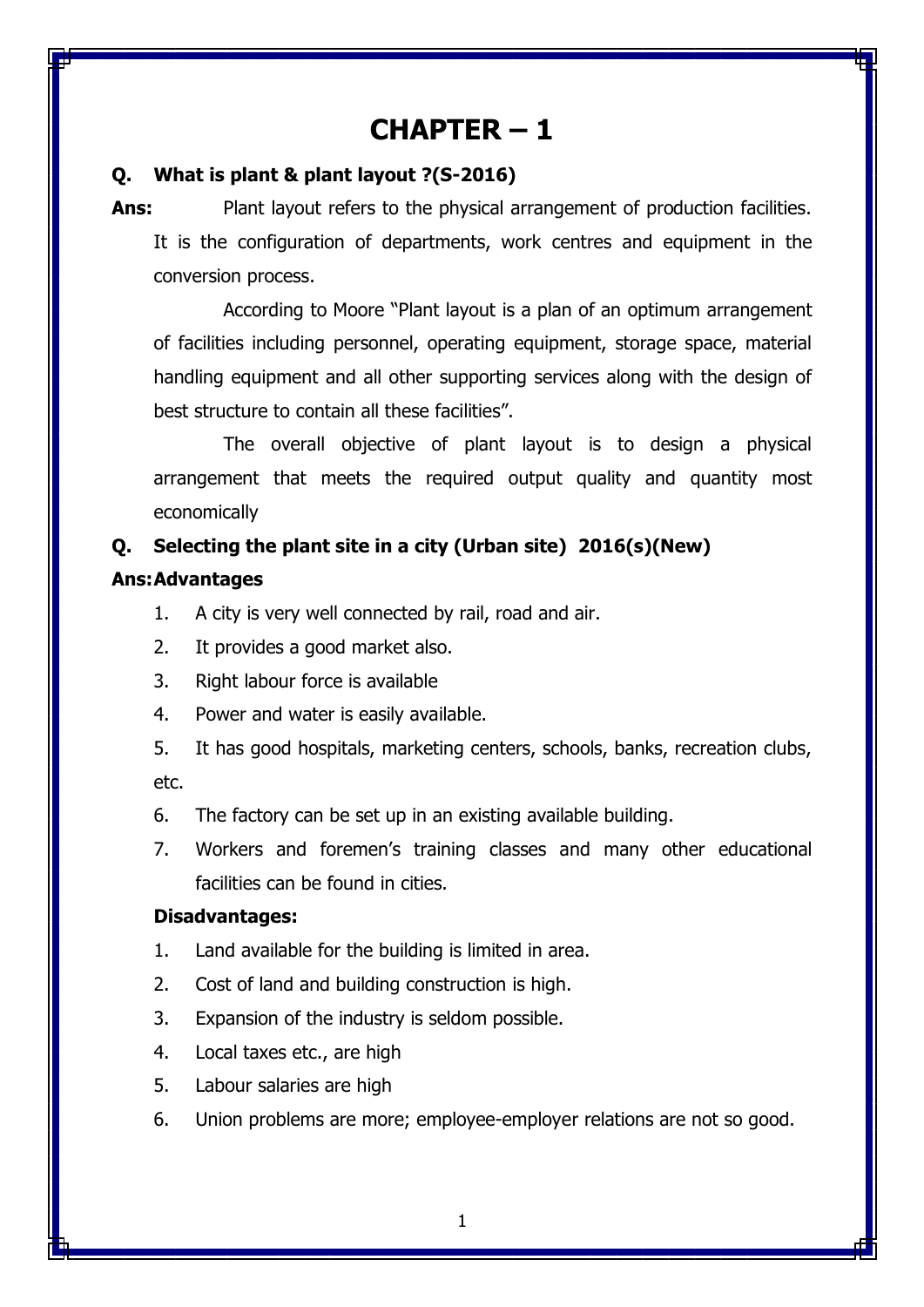## **Q. Objectives of plant layout(S-2016)2019**

**Ans:**The primary goal of the plant layout is to maximize the profit by arrangement of all the plant facilities to the best advantage of total manufacturing of the product.

Thus the objective of plant planning is the best relationship between output, space and manufacturing cost.

## **The objectives of plant layout are :**

- 1. Streamline the flow of materials through the plant.
- 2. Facilitate the manufacturing process.
- 3. Maintain high turnover of in process inventory.
- 4. Minimize materials handling.
- 5. Effective utilization of men. Equipment and space
- 6. Make effective utilization of cubic space.
- 7. Flexibility of manufacturing operations and arrangements.
- 8. Provide for employee convenience, safety and comfort.

## **Q. Factors Influencing plant Layout (S-2016)**

- 1. Type of production Engineering industry, process industry
- 2. Production system  $-$  job shop, batch production, mass production.
- 3. Scale of production.
- 4. Availability of the total area.
- 5. Arrangement of material handling system.
- 6. Type of building single storey or multi storey

### **Q. Symptoms of Bad Layout(S-2016)2019**

- **Ans:**1. Long material flow lines and backtracking (re handling)
	- 2. Poor utilization of space.
	- 3. Congestion for movement of materials and men.
	- 4. Large amount of work in- process
	- 5. Long production cycles.
	- 6. Excessive handling of materials.
	- 7. More frequent accidents.
	- 8. Difficult to supervise and control.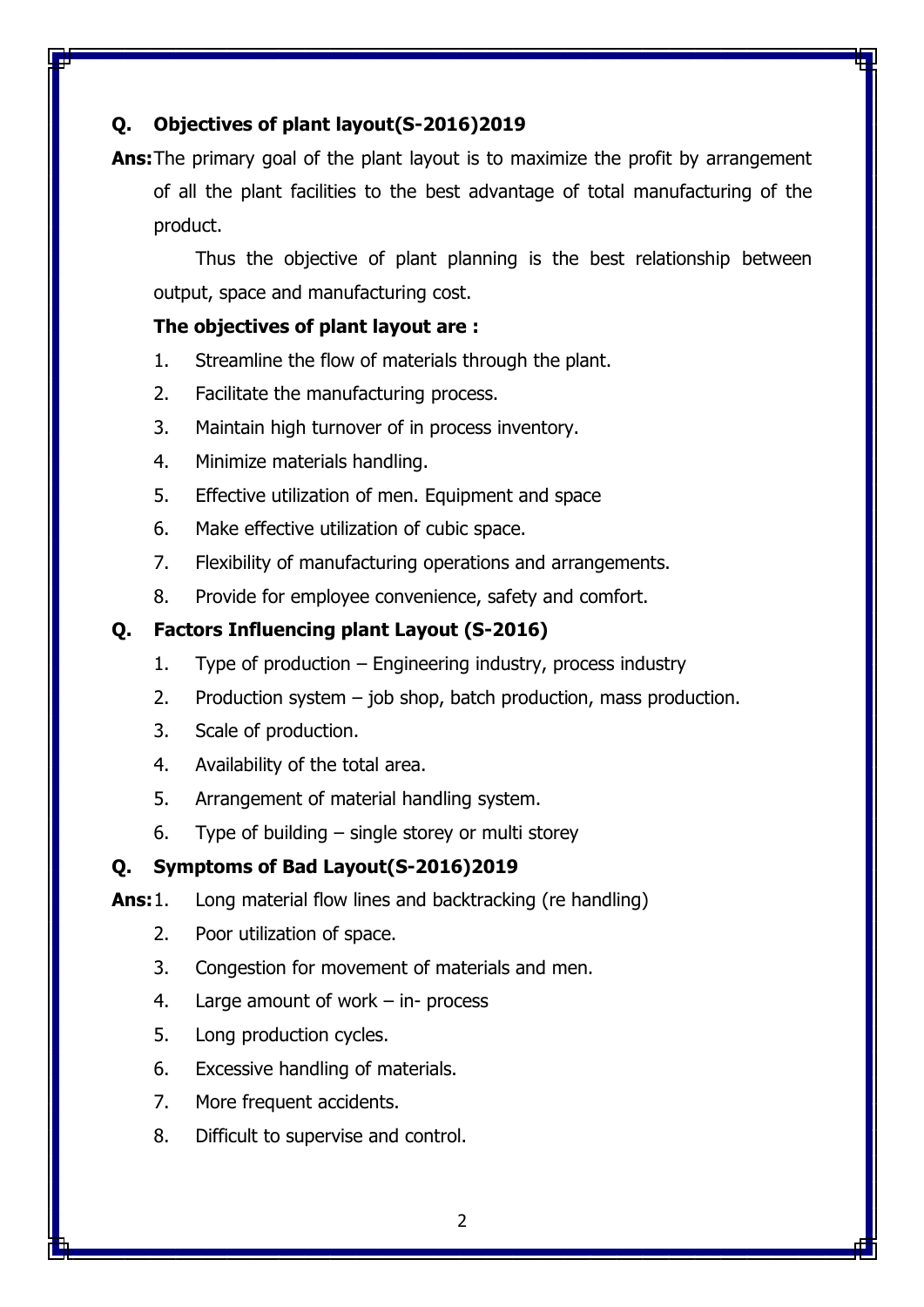# **CHAPTER : 2**

- **Q. A furniture manufacturer makes two products X<sup>1</sup> and X<sup>2</sup> namely Chairs and Tables. Each chair contributes a profit of Rs. 20 and each table that of Rs. 40. Chairs and Tables, from raw material to finished product, are processed in three sections S1, S2, S3. In section S<sup>1</sup> each chair (X1) requires one hour and each table (X2) requires 4 hours of processing. In section S2, each chair requires 3 hours and each table one hour and in section S3the times are 1 and 1 hour respectively. The manufacturer wants to optimize his profits if sections S1, S<sup>2</sup> and S<sup>3</sup> can be availed for not more than 24, 21 and 8 hours respectively.**
- **Ans:**The first step is to formulate the linear programming model, i.e. a mathematical model from the data given above. The model is as under :

| Maximize   |  |
|------------|--|
| Subject to |  |
|            |  |
|            |  |
|            |  |

 $C_1$  is constraint No. 1 and so on.

The second step is to convert the constraint inequalities temporatily, into equations, i.e. X<sup>1</sup> + 4X<sup>2</sup> = 24 …………….. (C1) 3X<sup>1</sup> + X<sup>2</sup> = 21 …………….. (C2)

X<sup>1</sup> + X<sup>2</sup> = 8…………………. (C3)

In third step axis are marked on the graph paper and are labeled with variables  $X_1$  and  $X_2$ .

Fourth step is to draw straight lines on the graph paper using the constraint equations, and to mark the feasible solution on the graph paper. For example, taking first constraint equation.

 $X_1 + 4X_2 = 24$ Substitute  $X_1 = 0$ , then  $X_2 = 24/4 = 6$ Next, Substitute  $X_2 = 0$ , then  $X_1 = 24$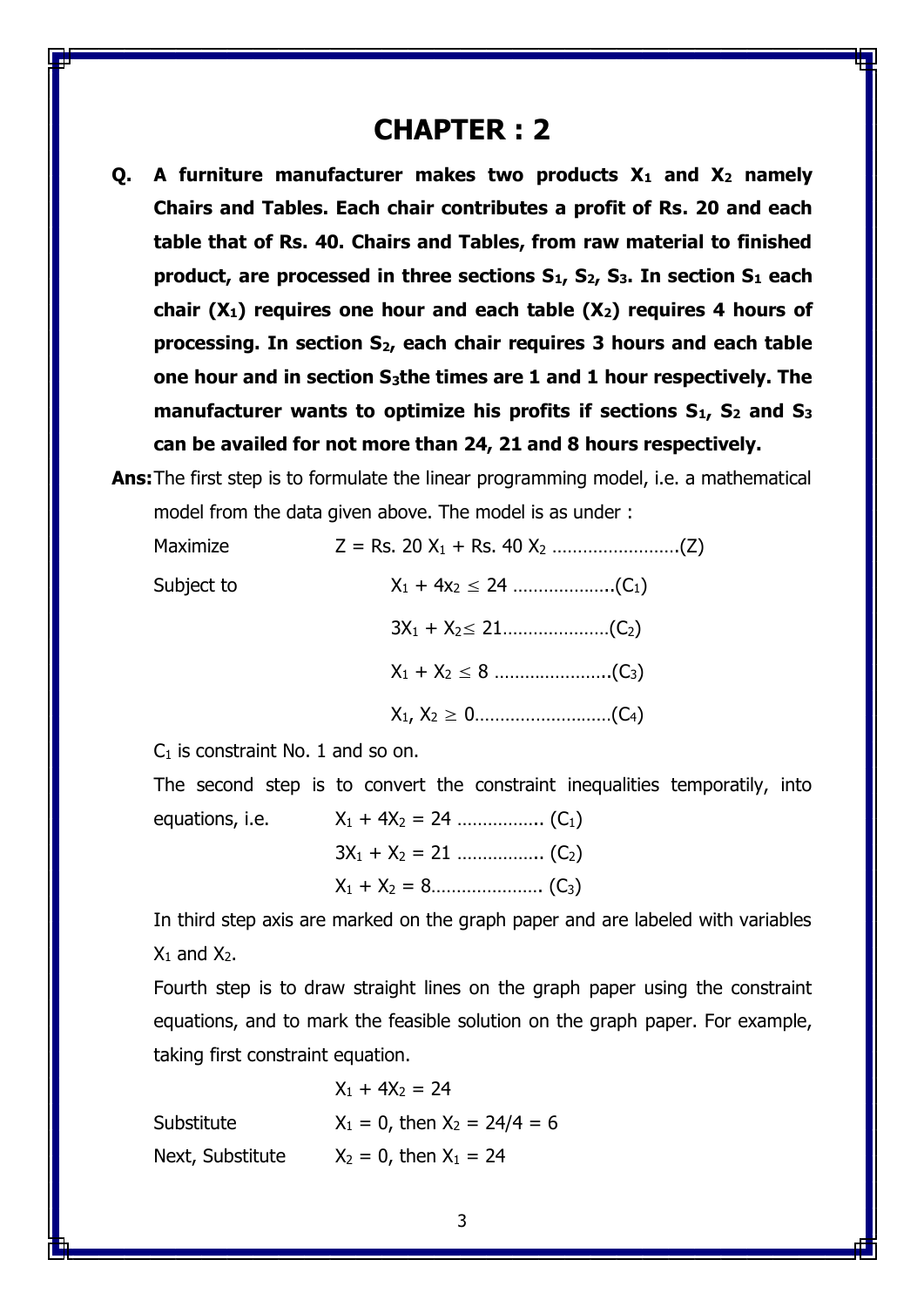#### **OPERATIONS RESEARCH:**

Mark the point of 24 at  $X_1$  axis and point of 6 on  $X_2$  axis. Join them. This straight line represents  $C_1$  equation. Similarly constraint equations  $C_2$  and  $C_3$  can be plotted.

According to constraint  $C_4$ ,  $X_1$  and  $X_2$  are grater than (or equal to) zero, hence the marked area (region) between  $X_1 = X_2 = 0$  and  $C_1$ ,  $C_2$ ,  $C_3$  represents the feasible solution

As the fifth step, a (dotted) straight line representing the equation (Z) is drawn, assuming any suitable value of Z say 120.

In the sixth step, a straight line  $Z_m$  is drawn parallel to the line Z, at the farthest point of the region of feasible solution, i.e., point B, at the intersection of  $C_1$  and  $C_3$ . The co-ordinates of point B can be found by solving equations  $C_1$  and  $C_3$ .

$$
X_1 + 4X_2 = 24
$$
  

$$
X_1 + X_2 = 8
$$

Subtracting  $3X_2 = 16$ , therefore  $X_2 = 16/3$  and  $X_1 = 8/3$ 

These values of  $X_1$  and  $X_2$  can also be read from the graph it self. Thus the maximum value of Z is

 $Z_m = 20 X_1 + 40 X_2 = 20 \times (8/3) + 40 \times (16/3) = 800/3 = 266.6$ 



Fig. 11.2. Graphical method.

## **Q. Linear Programming:-**

**Ans:**Linear programming is a powerful mathematical technique which allocates scare- available under condition of certainty in an optimum manner to achieve company objective which may be maximum overall profit and minimum investment.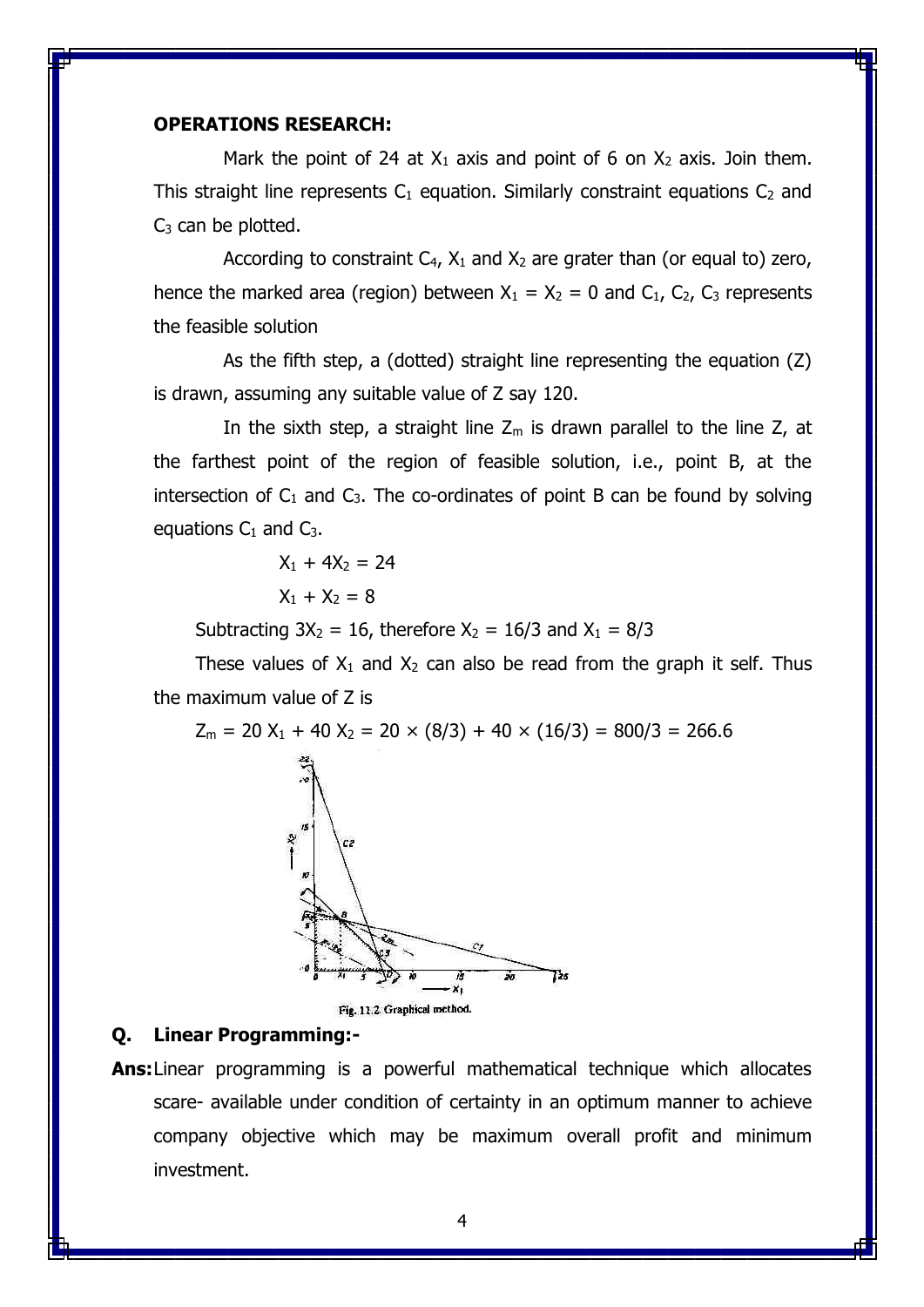## **Q. At what places a linear programming can be effectively used ?**

Ans:i) Where objectives are stated mathematically.

- ii) Resources are measured in quantities.
- iii. The variables of problem bear a linear (straight line) relationship.
- iv. There are too many solutions to be evaluated.

Maximise

$$
Z = 2x + 3y
$$

 $X + 2v = 1$  ………C1

2x + y = 4 ………………C<sup>2</sup>

 $X \leq 0$ 

 $Y < 0$ 

## **Q. Step Involved in LPP (Linear Programming Problem)**

- 1. The first step is to formulate a linear programming model or mathematical model from given data.
- 2. The second step is to be convert in equality contract temporarily in to equation.
- 3. In third step axes are marked on the graph paper and labeled with variables.
- 4. In fourth step straight lines are drawn using constraint equations and feasible solution is marked.
- 5. In fifth step a doted straight line representing equation of Z is drawn assuming a suitable value.
- 6. In six step a straight line  $(Z_m)$  is drawn parallel to Z at the farthest point of region of feasible solution.

## **FORMATION OF LPP**

A furniture manufacturer makes two products  $X_1$  and  $X_2$  namely chairs and tables each chair contributes a profit of Rs. 20 and each table Rs 40 chairs and table from raw material to finished product are process in three sections.  $S_1$ ,  $S_2$ ,  $S_3$ . In section  $S_1$  each chair requires one hour and each table requires four hours of processing. In section  $S_2$  each require 3 hours and each table requires 1 hour.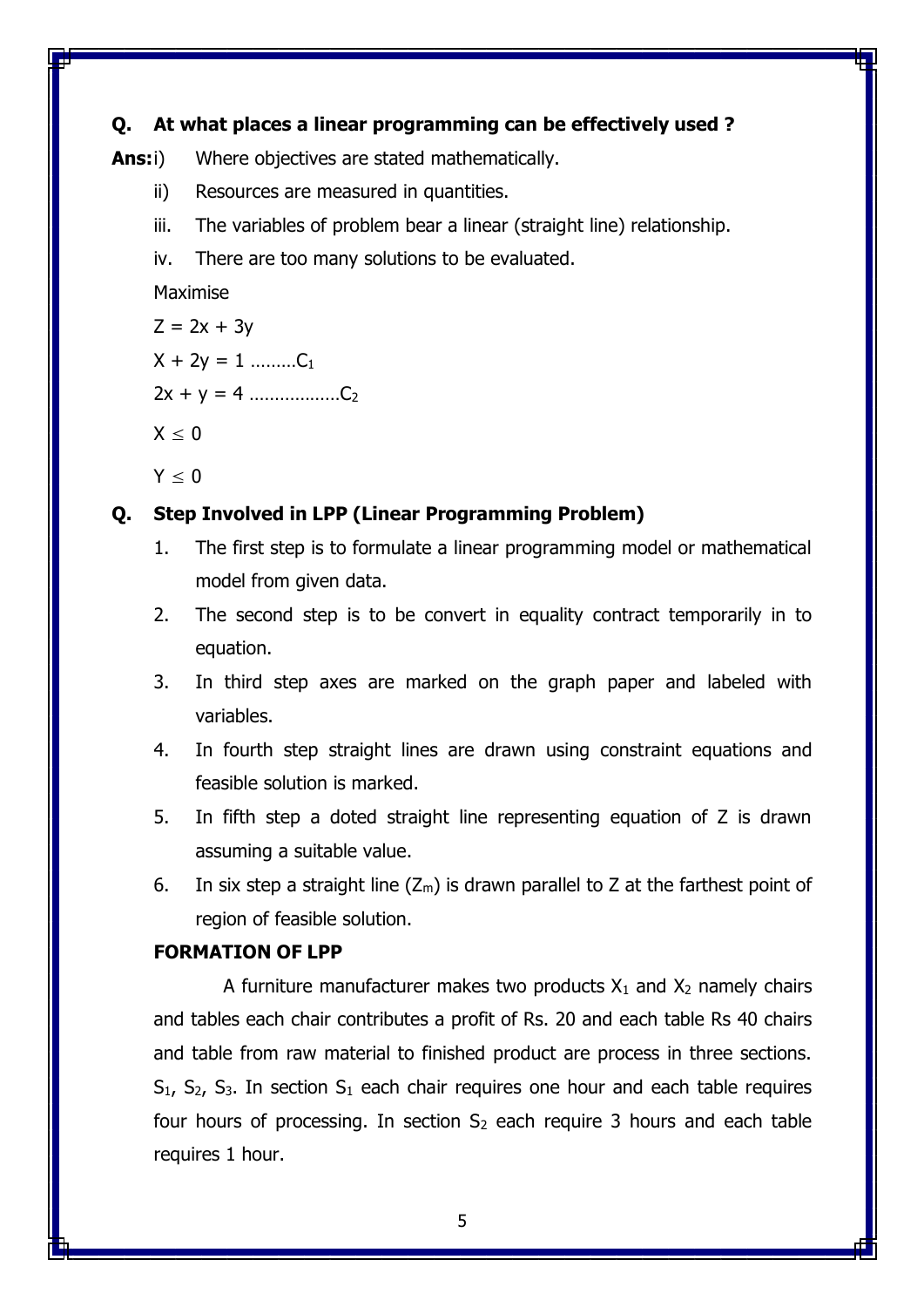### **PROCESS LAYOUT**



## **Process Layout showing product movement PRODUCT LAYOUT**



Raw materials from store is fed a long three line X, Y, Z. The materials in X line get processed on machine & D, E, F & G and meet the material of Y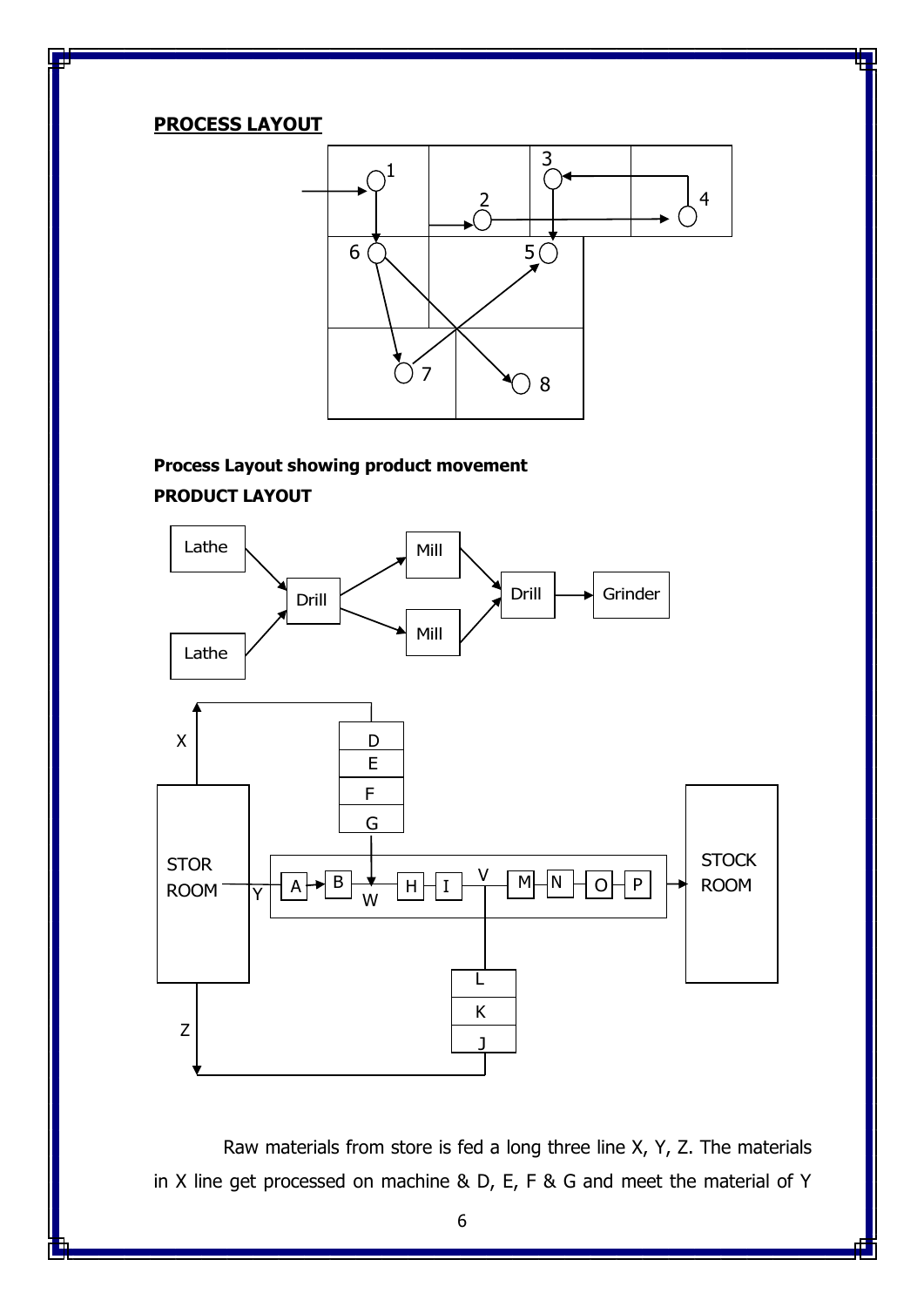line being on machines A and B meet at W. The product of X line & Y line get process on machines H and I. Then material of Z line after being process on machines L, K & J meet the product of X line & Y line at V. The assembly of product of X line, Y line & Z line are processed on machines M, N, O, P & goes to stock room.

## **Advantages :-**

- i) less space requirement for same volume of production.
- ii) less in process inventory
- iii) Smooth U continuous work law.
- iv) Less skilled workers are requirement.
- v) Automatic material handling is possible.

### **Disadvantages:-**

- i) Any change in the product involves a major change in the layout which is trouble same.
- ii) Since machines are scattered in a line in product layout so more no. of machines have to be purchase keeping a few stand by. It increase the capital investment cost.
- iii) In product layout inspection becomes difficult because one inspector in has to look after machines in two or more production lies.



7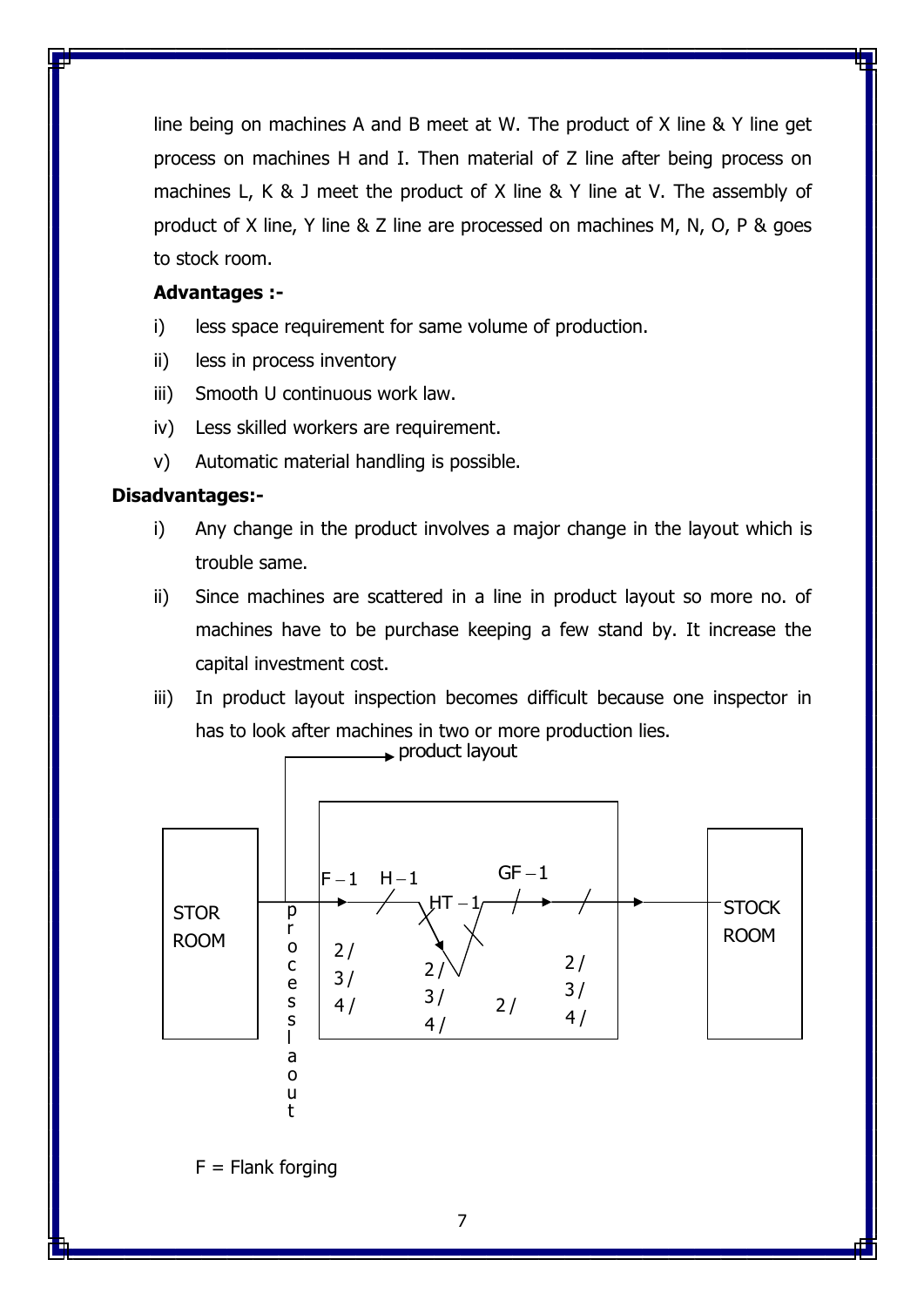$H = H$ obbing machine for cutting gear teeth

HT = Heat treatment furnace

 $GF = Gear$  finishing machine

## **Theory:-**

- $\rightarrow$  It is a combination of both product layout and process layout generally the use of either product layout or process layout rare.
- $\rightarrow$  In that case combination layout is preferable in this type of layout items of different types and different sizes are manufacture. So, different machines are arranged in sequences to manufacture to different type and sizes of product this type of layout is frequently use in actual practice.

# **Q. DEFINE OPERATION RESEARCH WITH ITS APPLICATION & METHODS (S-2016)**

**DEFINATION:-** It is the organized application of modern science, mathematics and computer technique to complex (difficult) military, government and industrial problem arising in the direction of management of large system of men, material money and machinery.

## **APPLICATION OF OPERATION RESEARCH:**-

- i) Location of factories and warehouses to minimize transportation cost,
- ii) Work allocation to machines to minimize production time and cost.
- iii) Establishing equitable bonus system.
- iv) Petrochemical mixes.
- v) Material handling.
- vi) Municipal and hospital Administration
- vii) Routing of tankers.

## **METHODS OF OPERATION RESEARCH (O.R)**

Following types of O.R. (operation research) are used to solve problems of optimization. (maximization)

### **Linear programming.**

a) Graphical linear programming

## **Transportation method:**

- i) Vogel Approximate method
- ii) Northwest method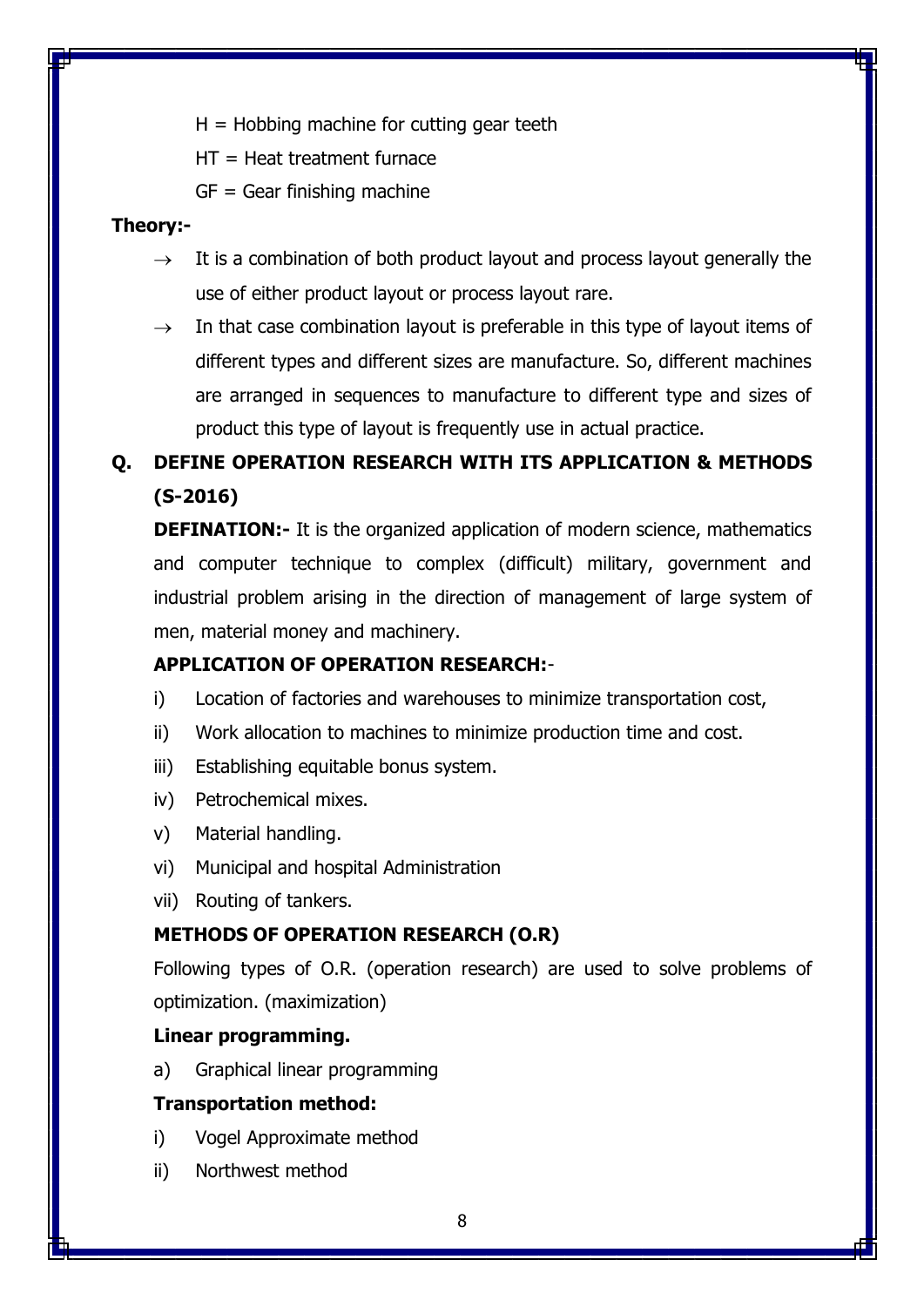**Q. A small engineering project consists of 6 activities namely A, B, C, D, E and F with duration of 4, 6, 5, 4, 3 and 3 days respectively. Draw the network diagram and calculate EST, LST, EFT, LFT and floats. Mark the critical path and find total project duration.(S-2016)**

#### **Ans:**

(1) EST is calculated by starting from event-1, i.e. activity A and giving it a time 0 (EST). Now EST of activity  $B = 0 +$  duration of activity A = 4 EST of activity C = EST of activity B + duration of activity B =  $4 + 6 = m 10$ and so on.

EST of activity F can be found by following two paths, i.e. 1-2-3-5 and 1- 2-4-3. The path 1-2-3-5 gives  $15<sup>th</sup>$  day whereas the path 1-2-4-5 estimates 11<sup>th</sup> day as EST of activity F

|              | Activity Duration | <b>EST</b>                       | <b>LST</b>                  | EFT.                        | <b>LFT</b>                       | Total              | Free                   | Independent |
|--------------|-------------------|----------------------------------|-----------------------------|-----------------------------|----------------------------------|--------------------|------------------------|-------------|
|              | (days)            |                                  |                             |                             |                                  | Float              | Float                  | Float       |
|              |                   |                                  |                             |                             |                                  |                    |                        |             |
| A            | $\overline{4}$    | $\mathbf 0$                      | $\mathbf 0$                 | 4                           | $\overline{4}$                   | 0                  | 0                      | 0           |
| B            | 6                 | $\overline{4}$                   | $\overline{4}$              | 10                          | 10                               | $\boldsymbol{0}$   | 0                      | 0           |
| $\mathsf{C}$ | 5                 | 10                               | 10                          | 15                          | 15                               | $\boldsymbol{0}$   | 0                      | 0           |
| D            | $\overline{4}$    | $\overline{4}$                   | 8                           | 8                           | 12                               | $\overline{4}$     | 0                      | 0           |
| E            | 3                 | 8                                | 12                          | 11                          | 15                               | $\overline{4}$     | 4                      | 0           |
| F            | 3                 | 15                               | 15                          | 18                          | 18                               | 0                  | 0                      | 0           |
| COL.1        | COL.2             | COL.3<br>from<br>N.W.<br>diagram | COL.4<br><b>LFT</b><br>$-D$ | COL.5<br><b>EFT</b><br>$+D$ | COL.6<br>from<br>N.W.<br>diagram | COL.7<br><b>or</b> | LST-EST<br>$LFT - EFT$ |             |

**Table**

Naturally the bigger value (15) is selected because until activity C is completed which ought to finish on  $15<sup>th</sup>$  day, activity F cannot be started.

EST for other activities is calculated by proceeding similarly, in the forward direction from the first event to the last event.

(2) LFT is calculated in a similar manner as EST but by proceeding backward from the last event to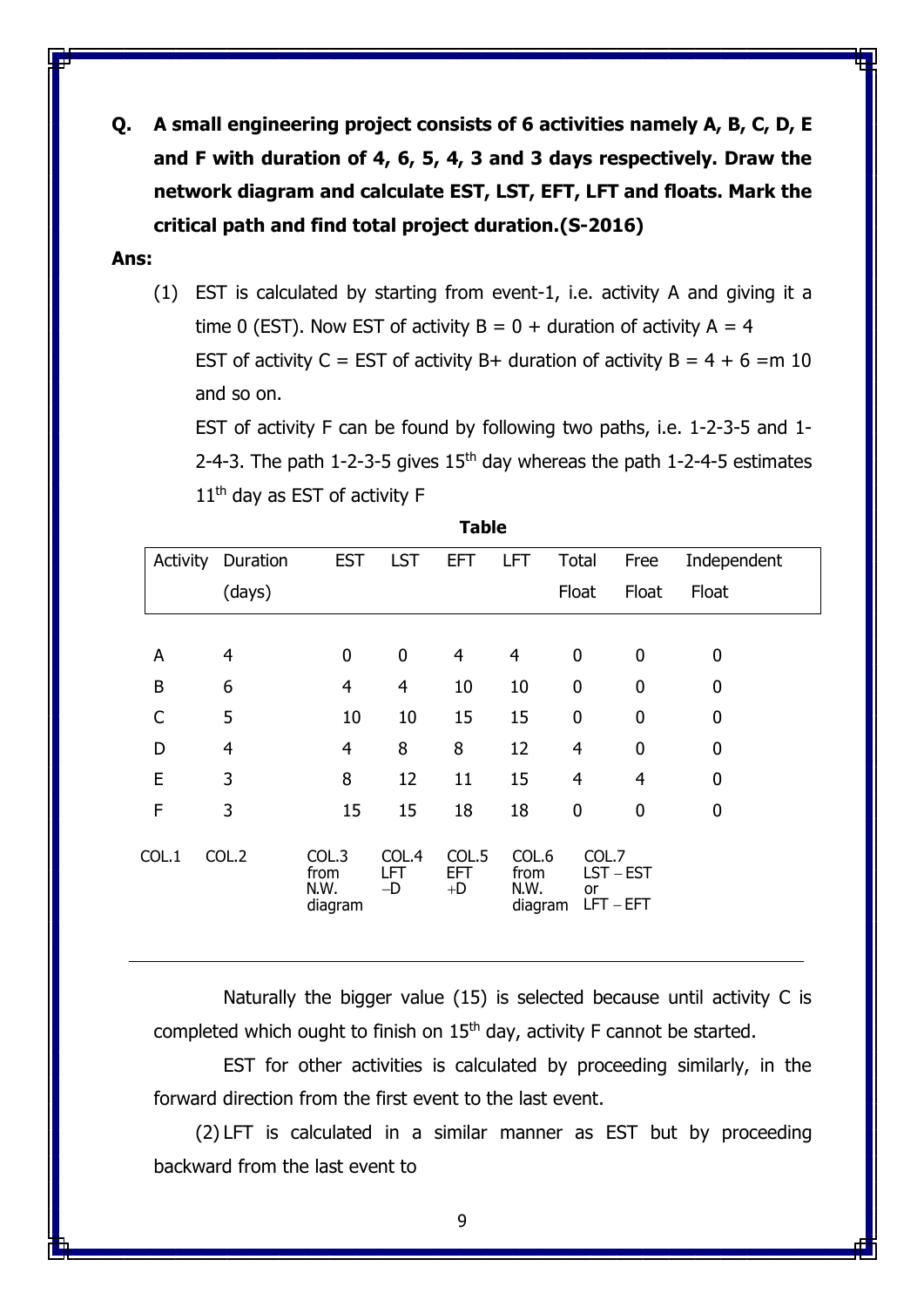### **NETWORK ANALYSIS**

The first one. For example

LFT for activity  $F = 18$ 

LFT for activity C and  $E = 18 -$  duration of activity  $F = 15$ 

LFT for activity  $D = LFT$  for activity E-duration of activity  $E = 15-3=12$  and so on.

(3) LST for each activity is calculated from the relation.

 $LST = LFT$  of an activity – duration of that activity

For example, LST of activity  $D = 12 - 4 = 8$ 

(4) EFT for each activity is calculated from the relation.

 $EFT = EST$  of an activity  $+$  duration of that activity

For example, EFT of activity  $D = 4 + 4 = 8$ .

(5) Total float = (LST–EST) or (LFT–EFT)

For example, total float for activity

 $D = (8-4)$  or  $(12-8) = 4$ 

(6) Free float = EST of tail event  $-$  EST of head event  $-$  activity duration.

For example, free float for activity D (fig).

$$
= 8 - 4 - 4 = 0
$$

(7) Independent float = EST of tail event  $-$  LFT of head event activity duration.

For example, Independent float for activity D.

 $8 - 4 - 4 = 0$ 

(8) Critical path is one which consumes maximum time and it is 1-2-3-5-6. The total project duration, therefore, is :

 $4 + 6 + 5 + 3 = 18$  days.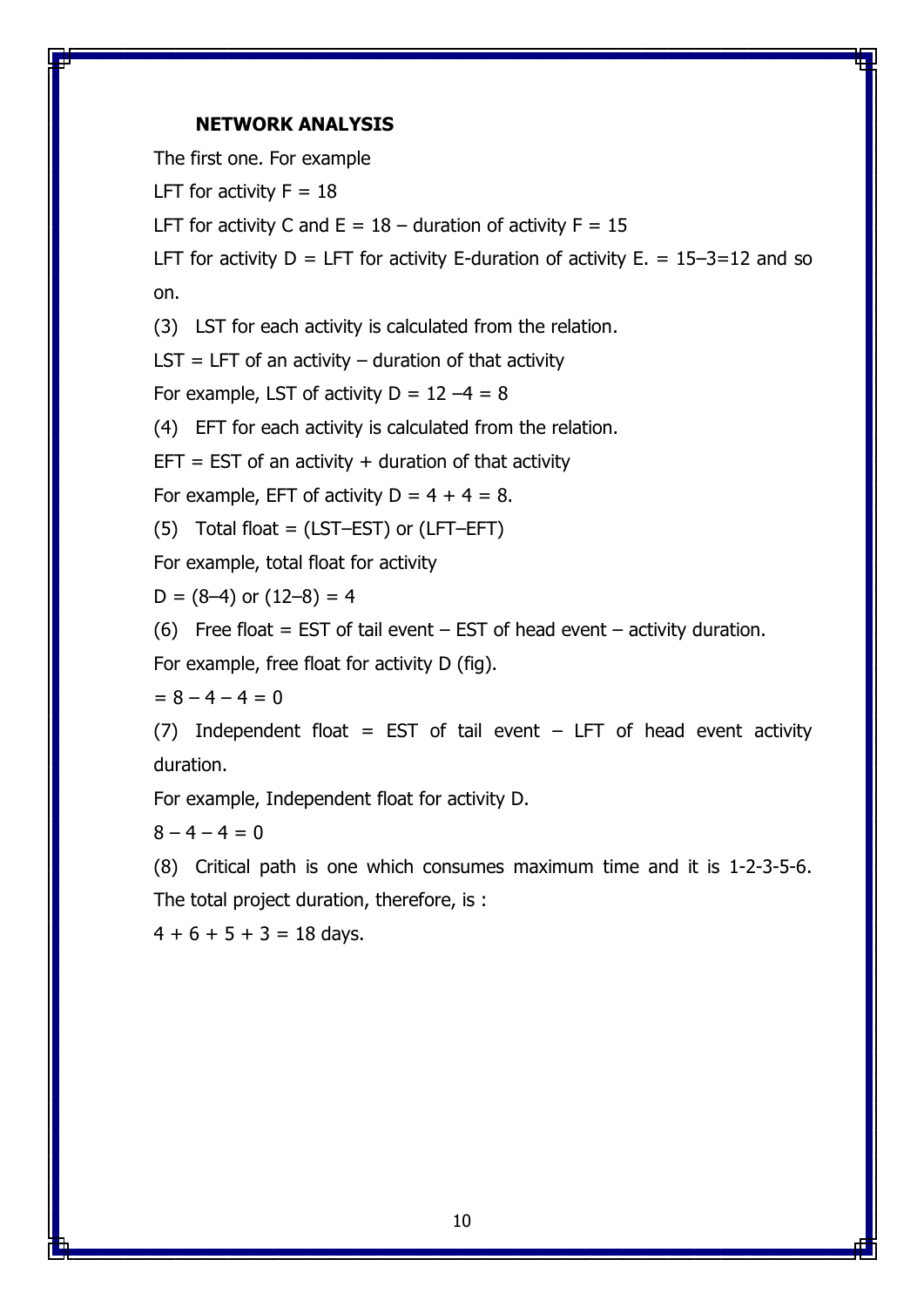# **Q. Difference between PERT and CPM.(S-2016)**

**Ans:** The fundamental network of PERT ad CPM are though identical, yet there are (certain) difference in details as mentioned below:

|    | <b>PERT</b>                                                                                                                                |  | <b>CPM</b>                                                                                                                                                              |  |
|----|--------------------------------------------------------------------------------------------------------------------------------------------|--|-------------------------------------------------------------------------------------------------------------------------------------------------------------------------|--|
|    | 1. A probabilistic model with<br>uncertainty in activity duration.<br>Expected time is calculate from to,<br>$t_m$ and $t_p$ .             |  | 1. A deterministic model with well-<br>known activity (single) times based<br>upon past experience. It assumes<br>that the expected time is actually<br>the time taken. |  |
|    | 2. An event-oriented approach                                                                                                              |  | 2. An activity-oriented system.                                                                                                                                         |  |
|    | 3. PERT terminology uses words like                                                                                                        |  |                                                                                                                                                                         |  |
|    | network diagram, events and slack.                                                                                                         |  | 3. CPM terminology employs words<br>like arrow diagram, nodes, and                                                                                                      |  |
|    | 4. The use of dummy activities is<br>required for representing the                                                                         |  | float.                                                                                                                                                                  |  |
|    | proper sequencing.                                                                                                                         |  | 4. The use of dummy activities is not                                                                                                                                   |  |
|    | 5. PERT basically does not demarcate<br>between critical and non-critical                                                                  |  | necessary. The arrow diagram thus<br>becomes slightly simpler                                                                                                           |  |
|    | activities.                                                                                                                                |  | 5. CPM marks critical activities.                                                                                                                                       |  |
|    | 6. PERT finds applications in projects<br>where resources (men, materials<br>and specially money) are always<br>made available as and when |  | 6. CPM is employed to those projects<br>where minimum overall costs is of<br>primary importance. There is better<br>utilization of resources.                           |  |
|    | required.                                                                                                                                  |  | 7. Suitable for problems in industrial                                                                                                                                  |  |
| 7. | Especially suitable in defence<br>projects and R & D where activity<br>times cannot be reliably predicted.                                 |  | setting, plant maintenance, civil<br>construction projects etc.                                                                                                         |  |
|    |                                                                                                                                            |  |                                                                                                                                                                         |  |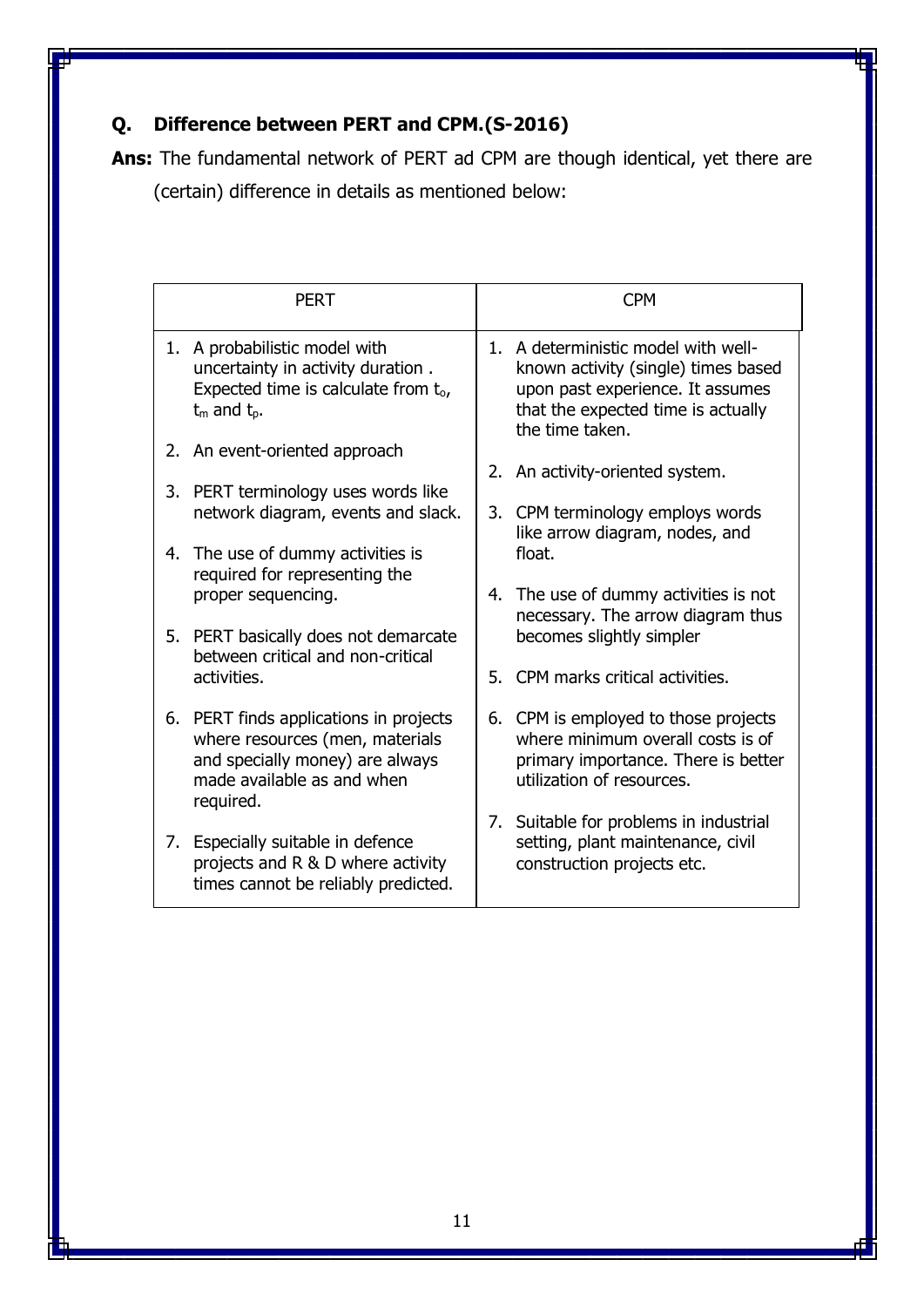# **CHAPTER:3**

## Q. **Calculate EOQ & cycle time of the given datas ?(S-2016)**

- i) Annual usage,  $U = 60$  units
- ii) Procurement cost,  $P = Rs$ . 15 per order
- iii) Cost per piece,  $C = Rs. 100$
- iv) Cost carrying inventory I, a percentage including expenditure on obsolescence, taxes insurance deterioration etc. = 10 % . Calculate E.O.Q.

Q = 
$$
\sqrt{\frac{2UP}{C.I}}
$$
; substituting the values  
Q =  $\sqrt{\frac{2 \times 60 \times 15}{100 \times (10/100)}} = 13.41$ 

Therefore, number of order per year  $=\dfrac{60}{13.41}$  = 4.47 say 5.

Hence Q or E.O.Q. = 
$$
\frac{60}{5}
$$
 = 12 units

Cycle time=

## **Q. MEANING OF INVENTORY(S-2016)**

**Ans:**Inventory generally refers to the materials in stock. It is also called the idle resource of an enterprise. Inventories represent those items which are either stocked for sale or they are in the process of manufacturing or they are in the form of materials which are yet to be utilized.

## **Q. INVENTORY CONTROL:-**

**Ans:**Inventory control is a planned approach of determining what to order, when to order and how much to order and how much to stock so that costs associated with buying and storing are optimal without interrupting production and sales. Inventory control basically deals with two problems. (i) When should an order be place ? (Order level), and (ii) How much should be ordered ? (Order quantity)

## **Q. OBJECTIVES OF INVENTORY CONTROL (S-2016)**

**Ans:**1. The ensure adequate supply of products to customer and avoid shortages as far as possible.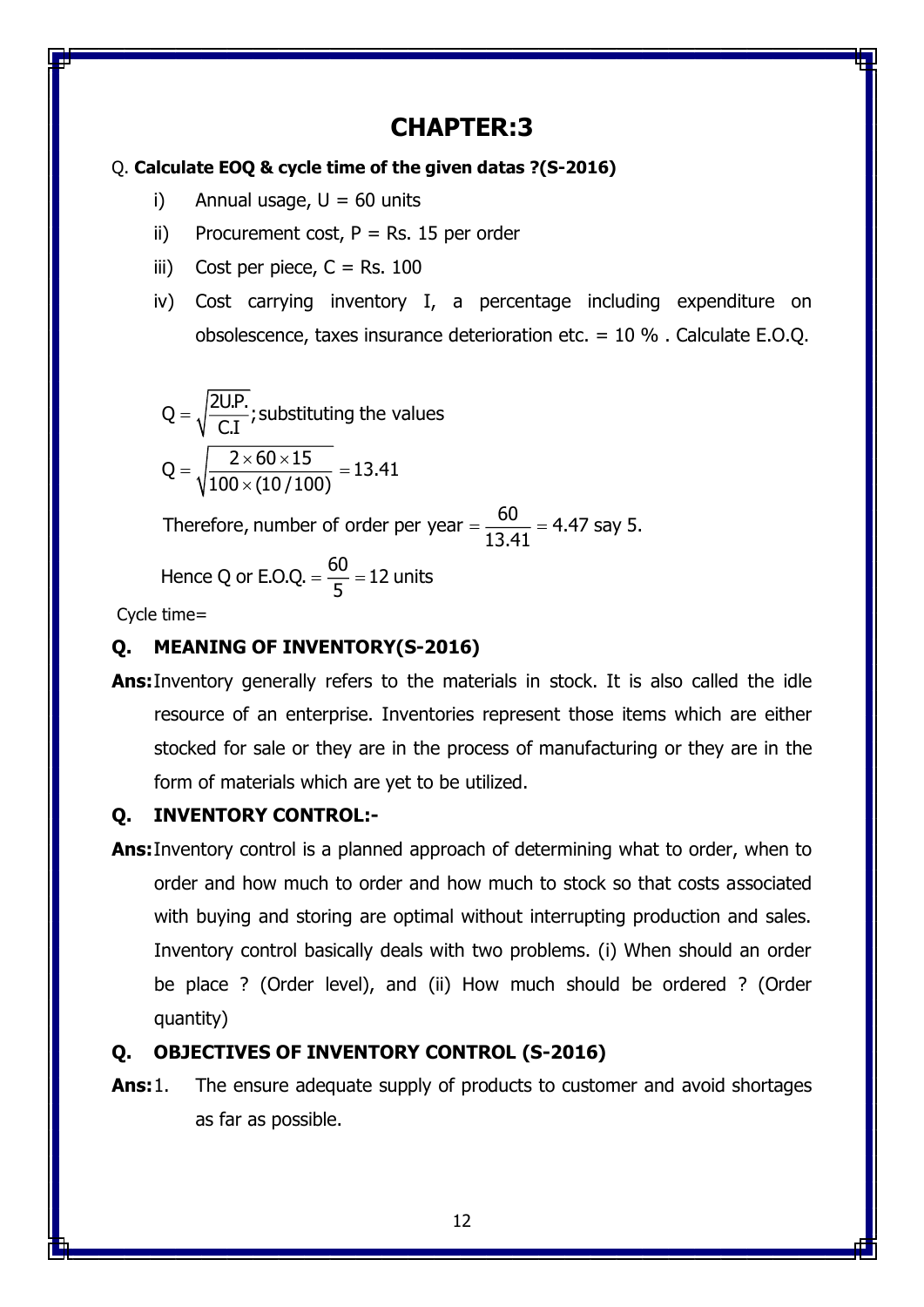- 2. To make sure that the financial investment inventories is minimum (i.e., to see that the working capital is blocked to the minimum possible extent).
- 3. Efficient purchasing, storing, consumption and accounting for materials is an important objective.
- 4. To maintain timely record of inventories of all the items and to maintain the stock within the desired limits.
- 5. To ensure timely action for replenishment.
- 6. To provide a reserve stock for variations in lead times of delivery of materials.
- 7. To provide a scientific base for both short-term and long-term planning of materials.

## **Q. BENEFITS OF INVENTORY CONTROL:-(S-2016)**

**Ans:** It is an established fact the through the practice of scientific inventory control, the stocks can be reduced anywhere between 10 percent to 40 percent. The benefits of inventory control are :

- 1. Improvement in customer's relationship because of the timely delivery of goods and services.
- 2. Smooth and uninterrupted production and, hence no stock out.
- 3. Efficient utilization of working capital.
- 4. Helps in minimizing loss due to deterioration, obsolescence damage and pilferage .
- 5. Economy in purchasing.

## **Q. ABC analysis(S-2016)**

The inventory of an industrial organization generally consists of consos of items with varying prices usage rate and lead time. It is neither desirable nor possible to pay equal attention to all the items. For example, a T.V. set has about 5 per cent of its parts contribute to 80 per cent of the total costs. This is true of majority of the items like car, refrigerator, etc.

ABC analysis is a basic analytical tool which enables management to concentrate its efforts where results will be greater.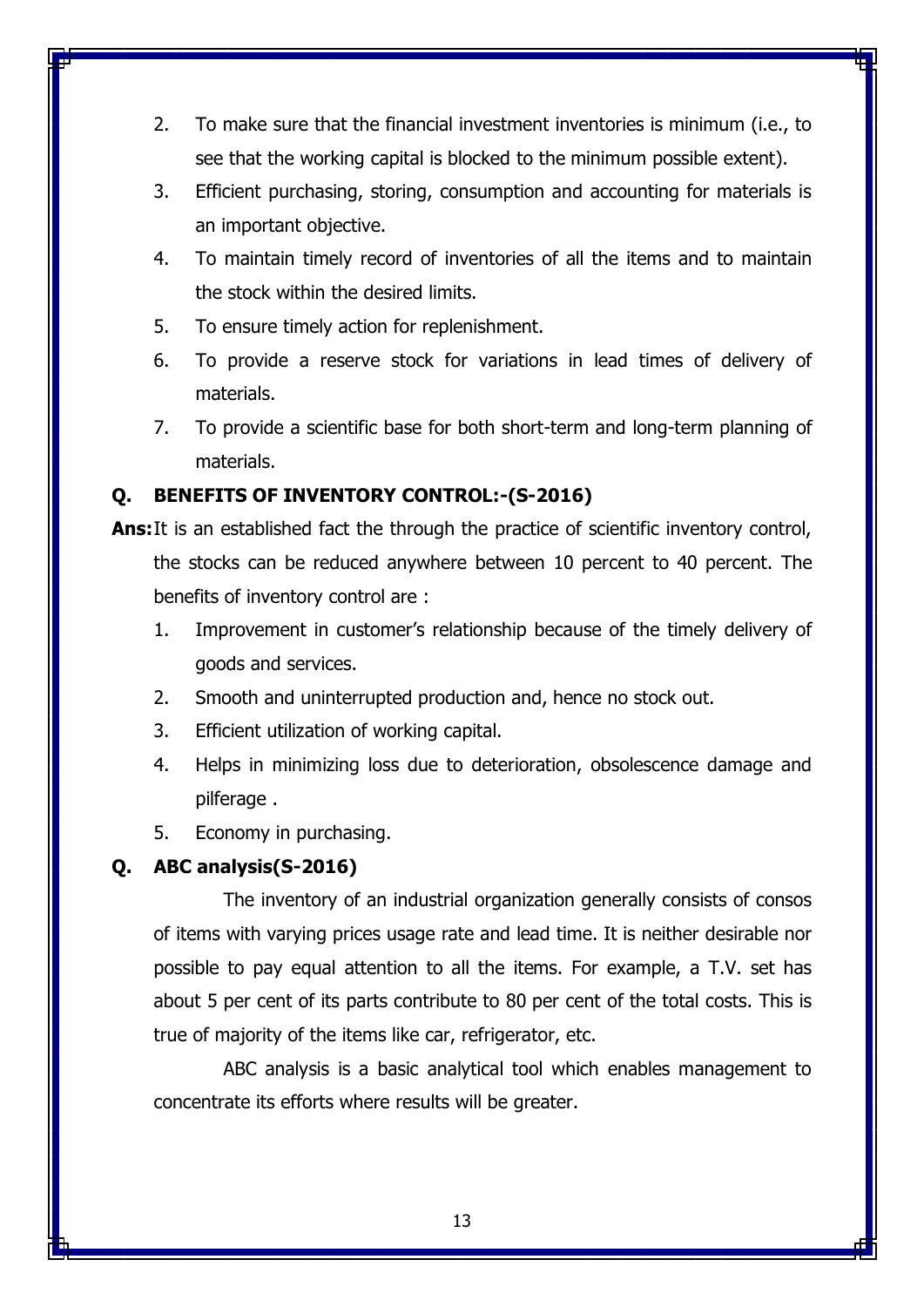The Pareto principle (20/80) of cause and effect is useful concept in business where it can be used to solve majority of production, quality and inventory problems.

The concept applied to inventory control is called as ABC analysis.

Statistics reveal that just a few items account for bulk of the annual consumption of the materials. There few items are called A class items which hold the key to business. The other items known as B and C which are numerous in number but their contribution is less significant. ABC analysis thus tends to segregate the items into three categories A, B and C on the basis of their annual usage. The categorization is made to pay right attention and control demanded by items.

A class items : These items hardly constitute 5-10 per cent of the total items and account for and need to be stocked in smaller quantities. These items are to be procured frequently and each time less quantity is procured. The inventory of A class items is kept at minimum.

B class items: These items are generally 10-15 per cent of total items and represent 10-15 per cent of the total expenditure on materials. These are intermediate items. The control on these items should be intermediate between A and C items.

C class items : These are about 70-80 per cent in number and constitute on 5-10 per cent total expenditure on materials.

These items being less expensive does not require strict control. These are ordered in bulk as against infrequent ordering of A class items.

### **Advantages of ABC Analysis( S-2016)**

This approach helps the manager to exercise selective control and focus his attention only on a few times.

By exercising strict control of A class items, the materials manages is able to show the results within a short period of time. It results in reduced clerical costs, saves time and effort and results in better planning and control and increased inventory turnover. ABC analysis, thus tries to focus and direct the effort based on the merit of the items and thus becomes an effective management control tool.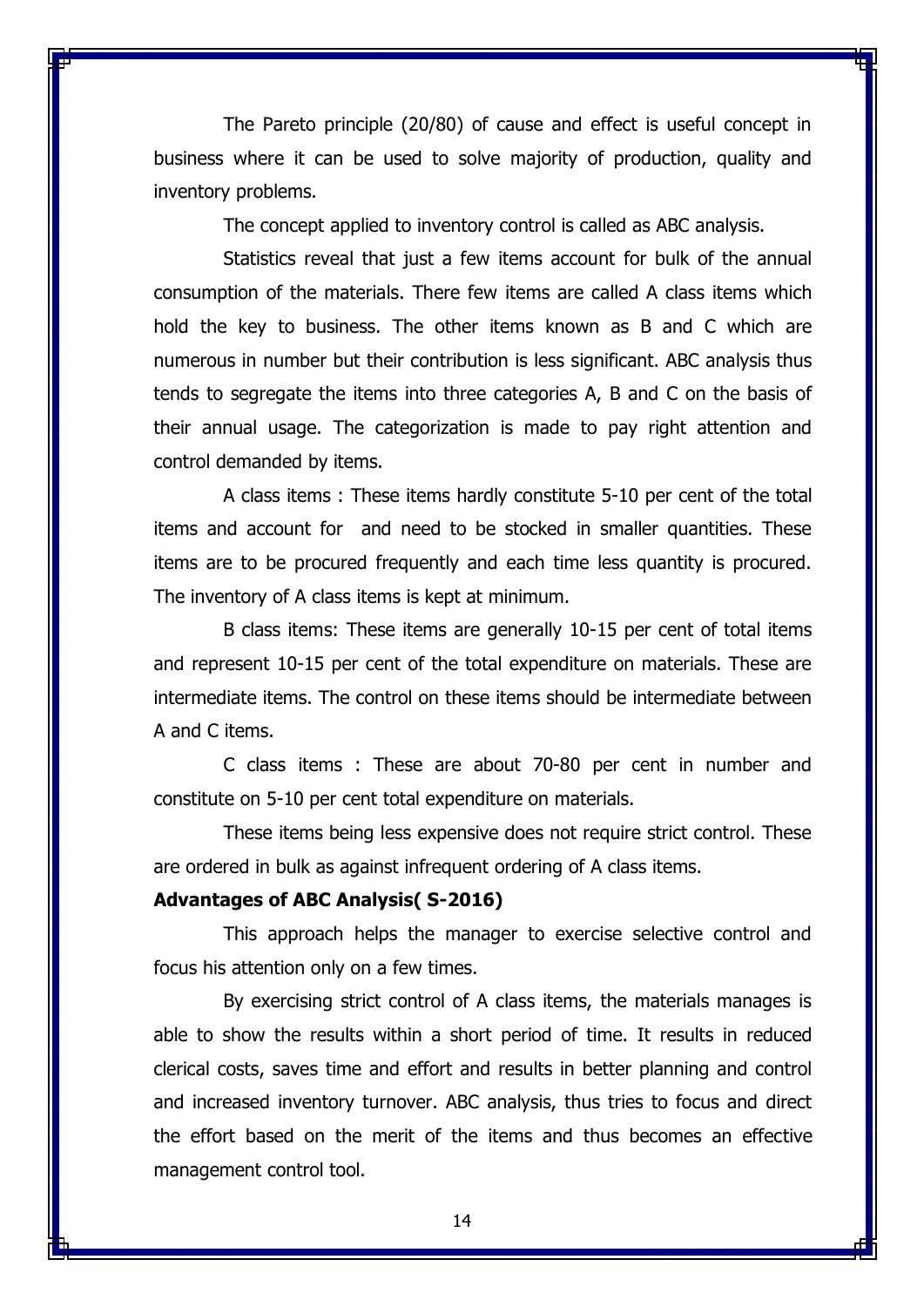## **Procedure for making ABC analysis:-**

- 1. Calculate the total inventory value for each item held in inventory by multiplying the number of units used in a year by its unit price.
- 2. Tabulate these items in descending order of their values placing first the item having the highest total value and so on.
- 3. Prepare a table showing item No., unit cost, annual units consumed and annual rupee value of units used.
- 4. Compute the running total item by item for the items and also for rupee value of consumption.



- 5. Compute the cumulative percentage for the item count and cumulative annual usage value.
- 6. Classify the items as per the norms for ABC items.
- 7. The cumulative percentage are represented graphically as in fig.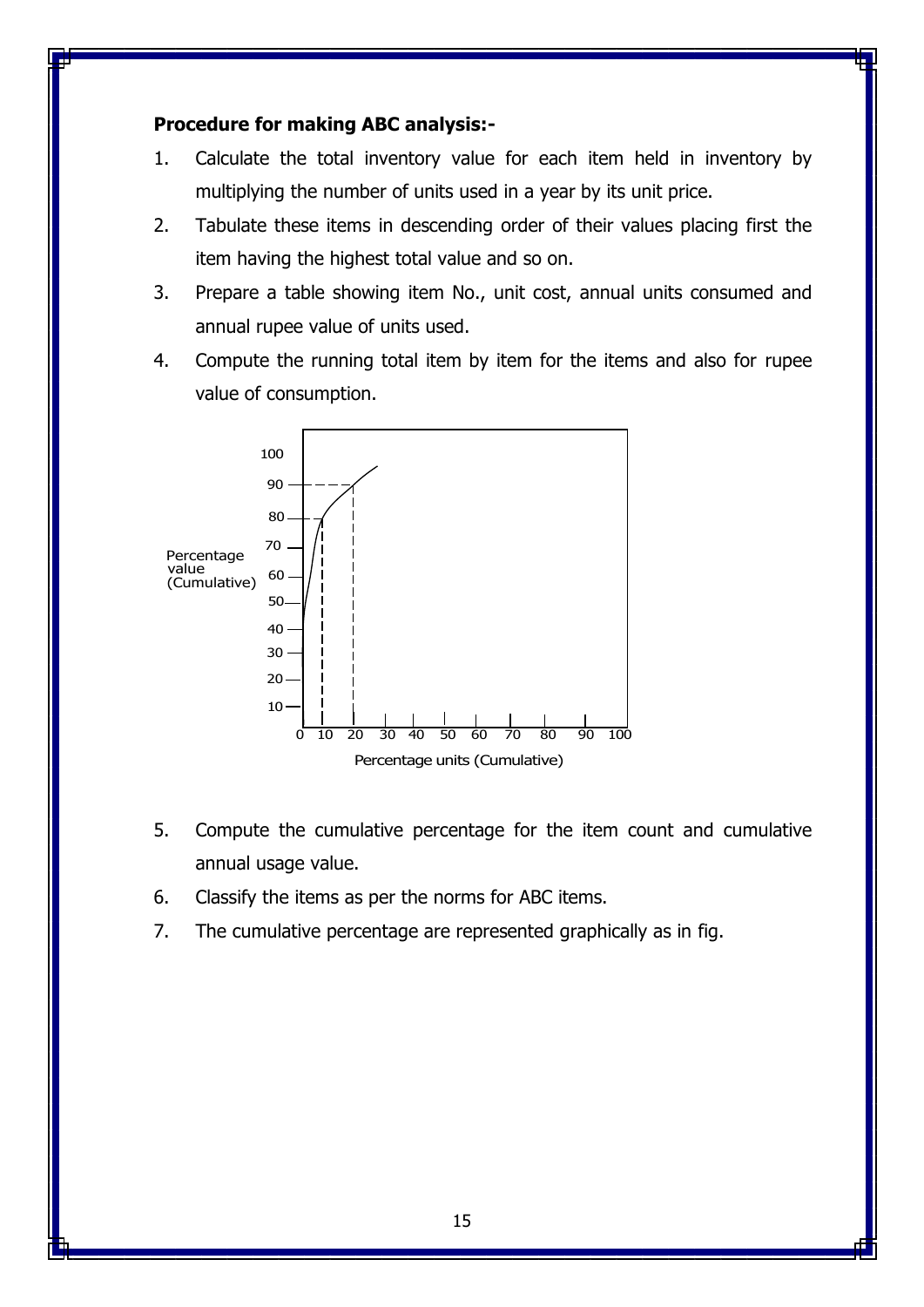# **CHAPTER:6**

## **Q. Write three objectives of plant maintenance(S-2016)**

1. Machines and other facilities should, be kept in such a condition which permits them to be used as their optimum (profit making) capacity without any interruption or hindrance.

2. The objective of plant maintenance is to achieve minimum breakdown and to keep the plant in good working condition at the lowest possible cost.

3. Maintenance division of the factory ensures the availability of the machines, buildings and services required by other sections of the factory for the performance of their functions at optimum return on investment whether this investment be in material, machinery or personnel.

- **Q. Duties functions and responsibilities of plant maintenance engineering department (S-2016)**
	- **Ans:**i. Depending upon the size of the maintenance department, it has a wide variety of duties of functions to perform. The work is under the control of plant engineer or maintenance

engineer who normally reports to the works manager.

ii. The different duties, functions and responsibilities of the maintenance department are as follows:

## **(A) Inspection:-**

- 1. Inspection is concerned with the routine schedule checks of the plant facilities to examine their condition and to check for needed repairs.
- 2. Inspections ensure the safe and efficient operation of equipment and machinery.
- 3. Frequency of inspections depends upon the intensity of the use of the equipment. For example belts in a machine may be checked every week; furnace equipment every month; an over-head bridge crane every four months and so on.
- 4. Inspection section makes certain that every working equipment receives proper attention.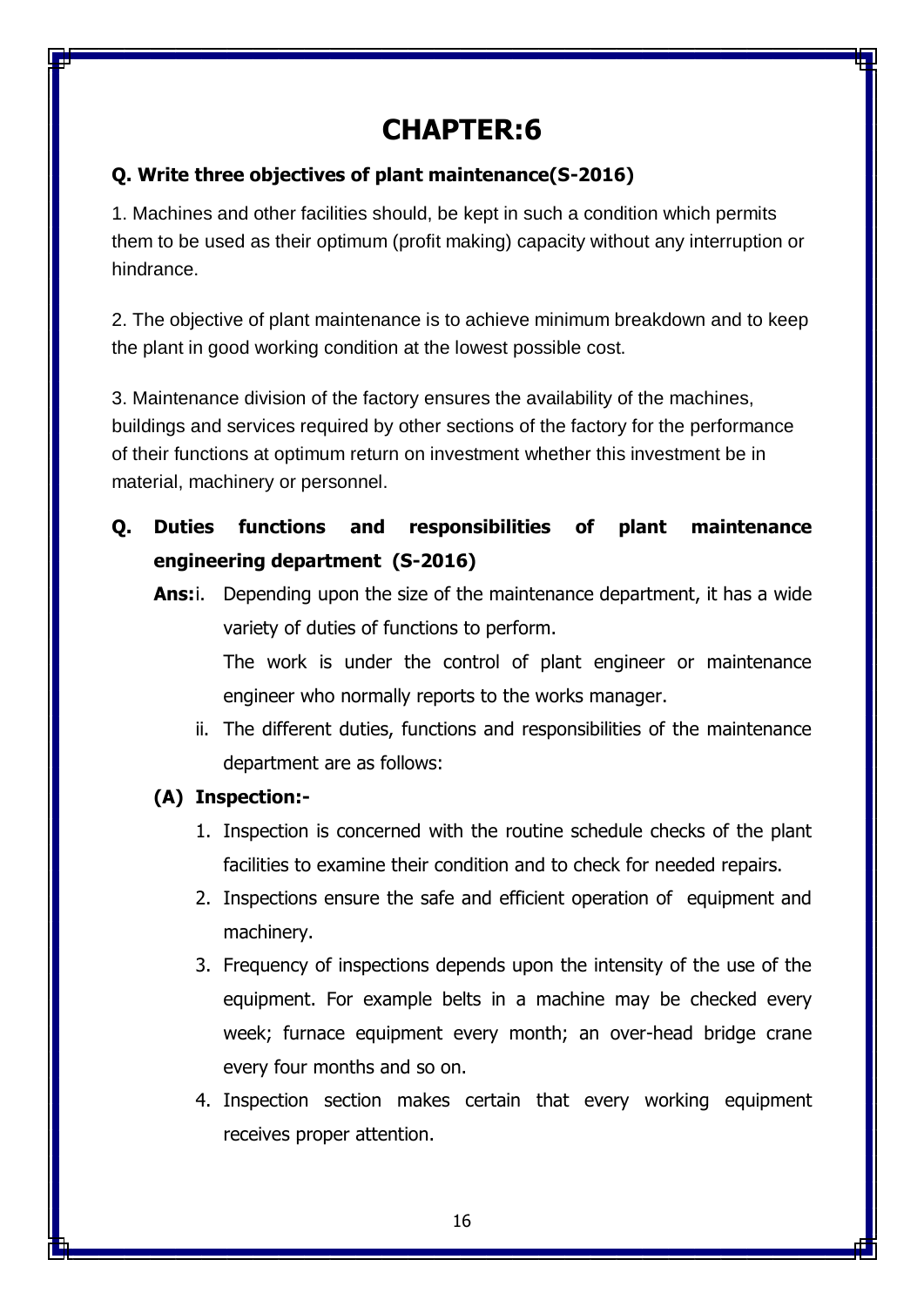- 5. Items removed during maintenance and overhaul operations are inspected to determine the feasibility of repairs.
- 6. Maintenance items received from vendors are inspected for their fitness.

## **(B) Engineering:**

- 1. Engineering involves alterations and improvements in existing equipments and building to minimize breakdowns.
- 2. Maintenance department also undertakes engineering and supervision of constructional projects that will eventually become part of the plant.
- 3. Engineering and consulting services to production supervision are also the responsibilities of maintenance department.

## **(C) Maintenance (Including preventive maintenance):-**

- 1. Maintenance of existing plant equipment.
- 2. Maintenance of existing plant buildings and other service facilities such as yards, central stores roadways, sewers, etc.
- 3. Engineering and execution of planned maintenance, minor installations of equipment, building and replacements.
- 4. Preventive maintenance , i.e. preventing breakdown (before it occurs) by well conceived plans of inspection, lubrication, adjustments, repair and overhaul.

## **(D) Repair:-**

- 1. Maintenance department carries out corrective repairs to alleviate unsatisfactory conditions found during preventive maintenance inspection.
- 2. Such a repair is an unscheduled work often of an emergency nature, and is necessary to correct breakdown and t includes trouble calls.

## **(E) Overhaul**

- **1.** Overhaul is a planned, scheduled reconditioning of plant facilities such as machinery, etc.
- 2. Overhaul involves replacement, reconditioning, reassembly etc.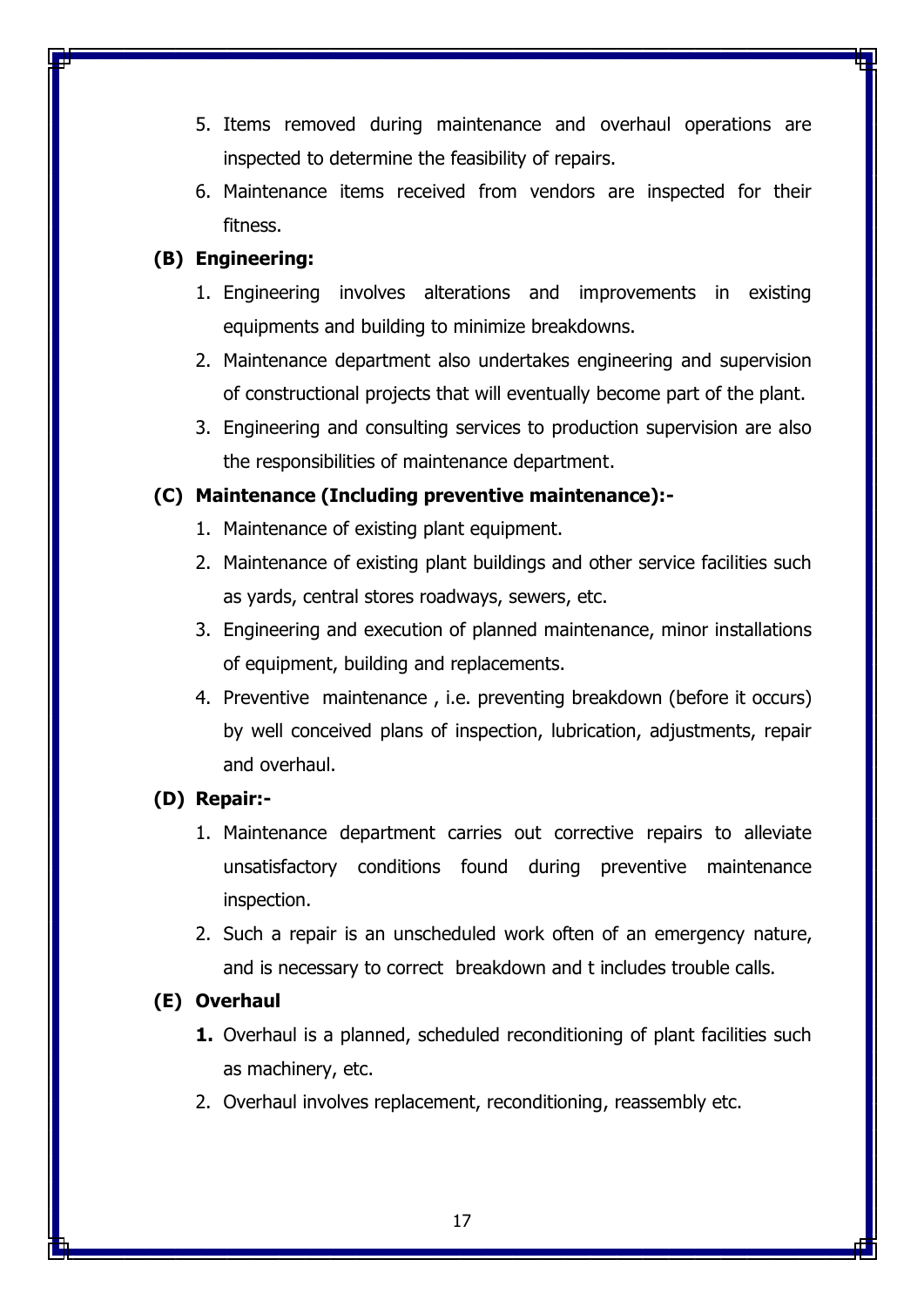## **(F) Constructions:**

- 1. In some organizations, maintenance department is provided with equipment and personnel and it takes up construction jobs also.
- 2. Maintenance department handles construction of wood, brick and steel structures, cement and asphalt paving, electrical installations. Etc.

### **(G) Salvage:-**

- **1.** Maintenance department may also handle disposition of scrap or surplus materials. This function involves
- $\rightarrow$  Segregation, reclamation and disposition of production scrap, and
- $\rightarrow$  The collection and disposition of surplus equipments, materials and supplies.

### **(H) Clerical Jobs:-**

- 1. Maintenance department keeps records
- $\rightarrow$  of costs,
- $\rightarrow$  of time progress on jobs
- $\rightarrow$  Pertaining to important features of buildings and production equipments; electrical installations; water, steam, air and oil lines; transportation facilities (such as elevators, conveyors, powered trucks, cranes, etc)
- **(I)** Generation and distribution of power and other utilities.
- **(J)** Administration and supervision of labour force (of maintenance department)
- **(K)** Providing plant protection, including fire protection.
- **(L)** Insurance administration.
- **(M)** Establishing and maintaining a suitable store of maintenance materials.
- **(N)** Janitorial service.
- **(O)** House keepping.

Good housekeeping involves upkeep and cleaning of equipments, building, toilets, wash – rooms, etc.

**(P)** Pollution and noise abatment.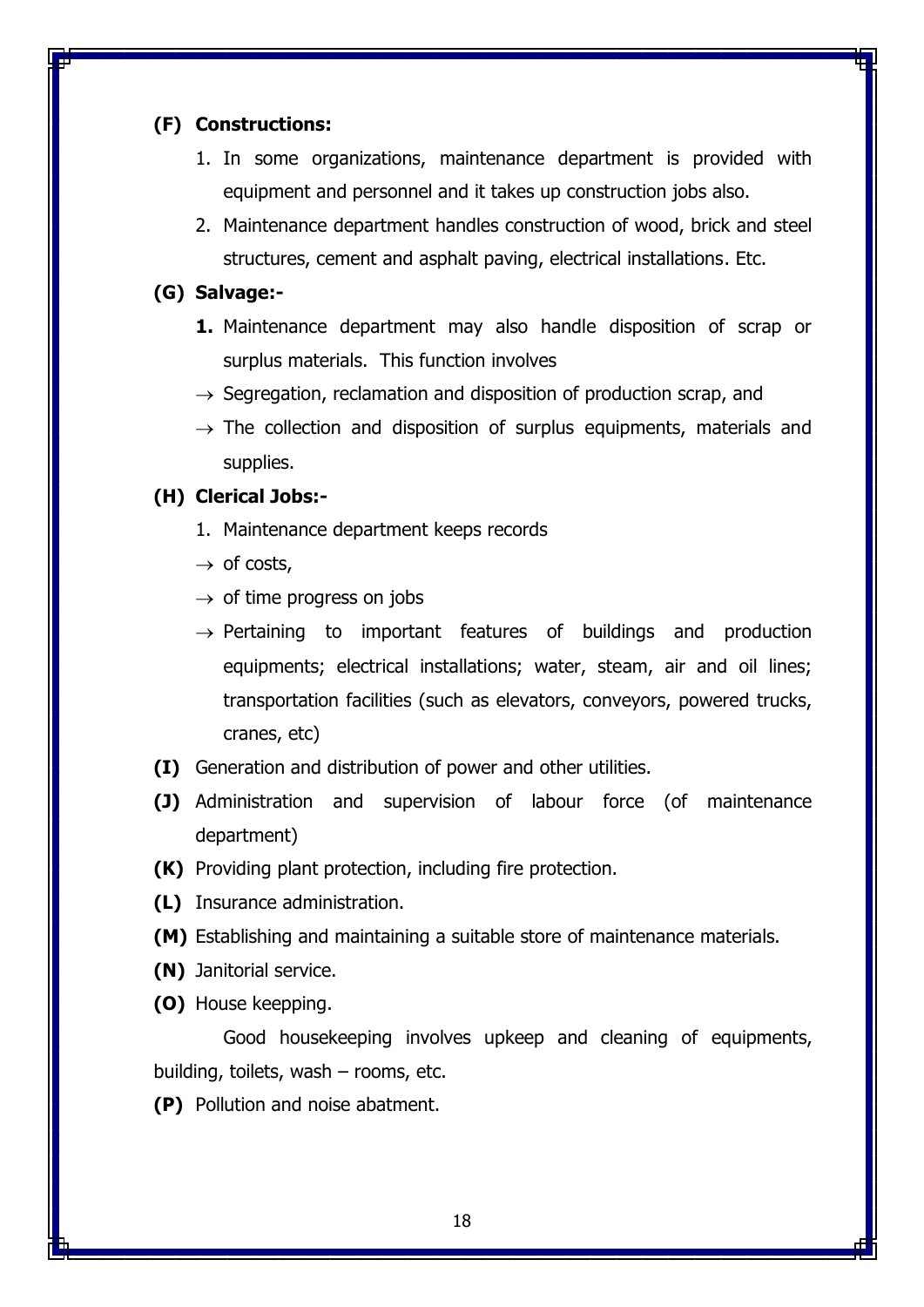# **CHAPTER:7**

## **Q. Define inspection, quality & control (S-2016)**

**It means checking the accessibility of a manufacturing product.it measures the quality of product in terms of predetermined standard.quality control is a step of testing nd analysis of a product which concludes wheather the product is as per laid standard or not.quality is that which customer wants.**

## **Q. KINDS OF INSPECTION :-(S-2016)**

**Ans:**a. Roving, process, patrolling or floor inspection,

- b. Fixed inspection,
- c. Key-point inspection, and
- d. Final inspection

## **(a) Roving Inspection:**

The inspector walks round on the shop floor from machine to machine and checks samples of the work of various machine operators or workers. INSPECTION AND QUALITY CONTROL

## FLOOR INSPECTION:

- i. helps catching errors during process itself, i.e. before the final production is ready
- ii. It is more effective and desirable because the work need not be transportd to a centralized (inspection) place.

## **(b) Fixed Inspection:**

- $\rightarrow$  The work is brought at intervals for inspectors to check
- $\rightarrow$  Fixed inspection discovers defects after the job has been completed.
- $\rightarrow$  Fixed inspection is used when inspection equipments and tools cannot be brought on the shop floor.
- $\rightarrow$  It is a sort of centralized inspection, the worker and the inspector do not come in contact with each other; thus it eliminates any chances of passing a doubtful product.

## **(c) Key Inspection:-**

Every product (more or less) has a key point in its process of manufacture.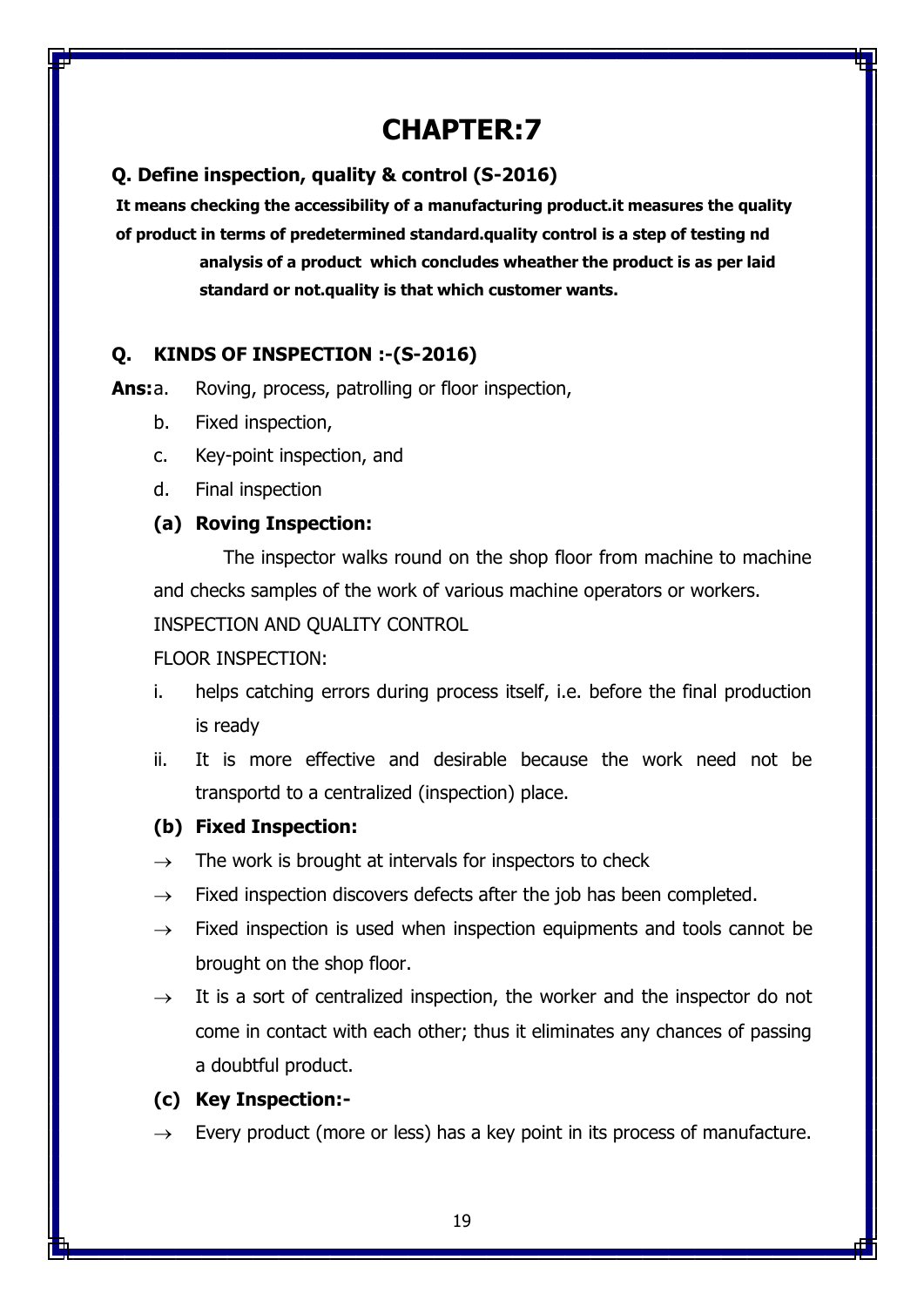- A key point is a stage beyond which either the product requires an expensive operation or it may not be capable of rework.
- $\rightarrow$  Inspection at a key point segregates and thus avoids unnecessary further expenditure on poor and substandard parts, which are likely to be rejected finally.

## **(d) Final Inspection:-**

- $\rightarrow$  The final inspection of the product may check its appearance and performance.
- $\rightarrow$  Many destructive and non-destructive inspection and test methods such as tensile, fatigue, impact testing etc, and ultrasonic inspection, X-ray radiography, etc, respectively, are available for final inspection of the products manufactured.
- $\rightarrow$  Final inspection is a centralized inspection and it makes use of special equipments.

## Q. **Purposes or objectives of Inspection (S-2016)**

- i. Inspection separates defective components from non-defective ones and thus ensures the adequate quality of products.
- ii. Inspection locates defects in raw materials and flaws in processes which otherwise cause problems at the final stage. For example, detecting the parts not having proper tolerance during processing itself, will minimize the troubles arising at the time of assembly.
- iii. Inspection prevents further work being done on semi-finished products already detected as spoiled.
- iv. Inspection makes sure that the product works and its works and it works without nurting anybody, i.e. its operation is safe.
- v. Inspection detects sources of weakness and trouble in the finished products and thus checks the work of designers.
- vi. Inspection builds up the reputation of the concern as it helps reducing the number of complaints from the customers.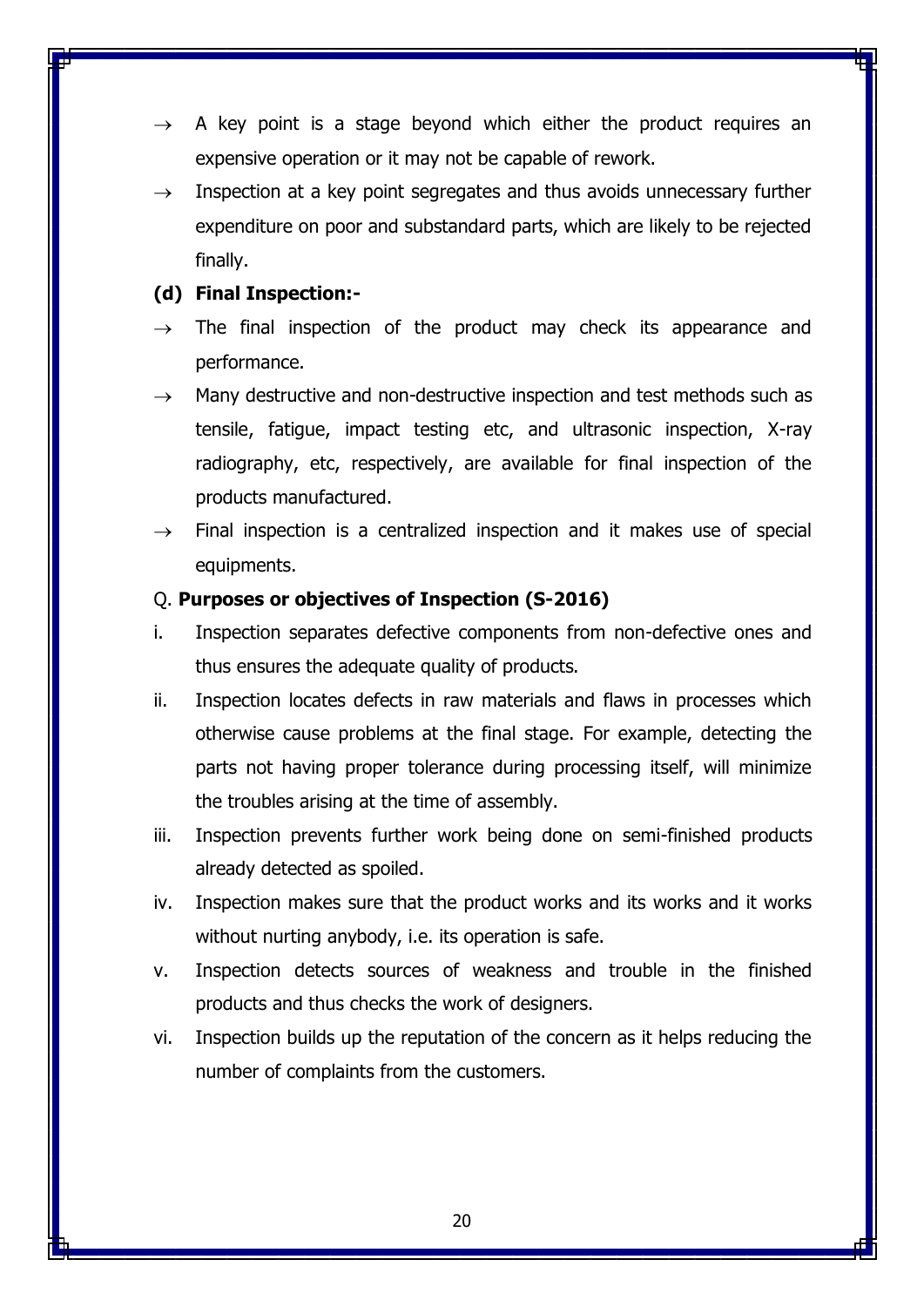## **Q. What is types of plant maintenance 2008 (s), 2007(w)**

### **Ans:**i. Scheduled Maintenance

- ii. Preventive maintenance
- iii. Predictive maintenance
- iv. Break down maintenance

### **Scheduled:**

- $\rightarrow$  It is a stitch in time procedure
- $\rightarrow$  It aims avoiding.
- $\rightarrow$  Breakdown can be dangerous to life so it should be minimize by proper inspection, lubrication, repair and overhaul inspection of various equipments.
- $\rightarrow$  It also involves cleaning of water tanks and white washing of building.

### **Break down:-**

In this type of maintenance repairs are made after the equipment is out of order example of this type of maintenance are clearly given by :

- $\rightarrow$  When an electric motor does not start a belt is broken.
- $\rightarrow$  This type of maintenance is seriously taken up by production departmental the maintenance department to correct the defect.
- $\rightarrow$  The maintenance dept. checks the difficulty and makes necessary.

### **Preventive:**

It is system of plant, scheduled maintenance which tries to minimize breakdown, this type of maintenance locates weak spots which are under excessive vibration in equipment and provides them regular inspection and minor repairs by doing so, the danger of unanticipated breakdown can be reduce.

## **Predictive:-**

It is a newer maintenance technique and makes use of human senses or other sensitive instrument like audio gauges vibration analyzer, amplitude meters pressure, temp and resistances to predict about trouble before the equipment fails simple hand touch their also predict about trouble equipment so that the equipment we require necessary repairs before being use.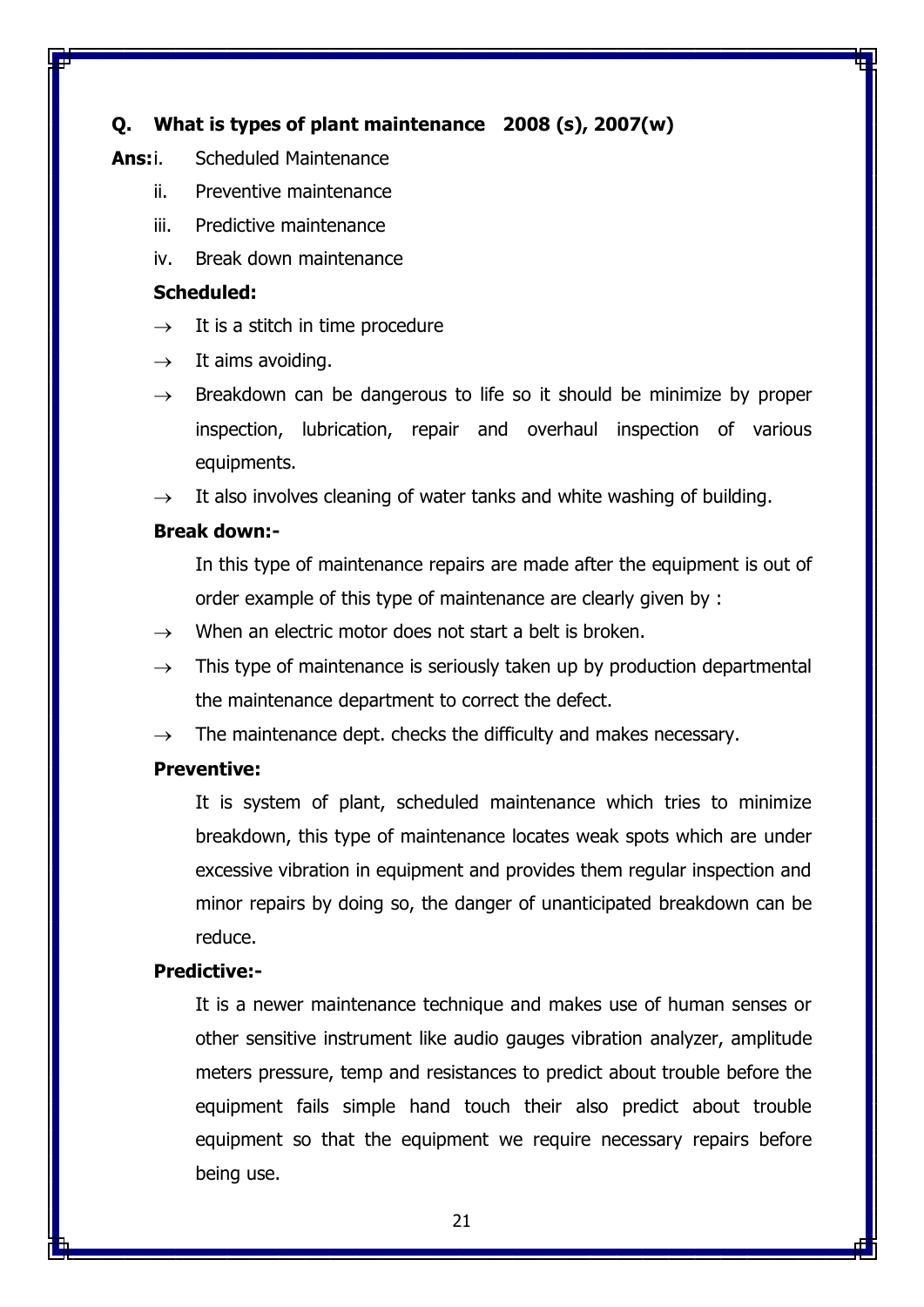In predicts maintenance the equipments are inspected periodically to avoid breakdown

## **Q. Control Charts –Purpose and Advantages:(S-2016)**

- **Ans:**1. A control chart indicates whether the process is in control or out of control.
	- 2. It determines process variability and detects unusual variations taking place in a process.
	- 3. It ensures product quality level.
	- 4. It warns in time, and if the process is rectified at that time, scrap or percentage rejection can be reduced.
	- 5. It provides information about the selection of process and setting of tolerance limits.
	- 6. Control charts build up the reputation of the organization through customer's satisfaction.

## **Types of Control Charts**



## **p-Charts**

- 1. It can be a fraction defective chart or % defective chart (100p)
- 2. Each item is classified as good (non-defective) or bad (defective)
- 3. This chart is used to control the general quality of the component parts and it checks if the fluctuations in product quality (level) are due to chance cause alone.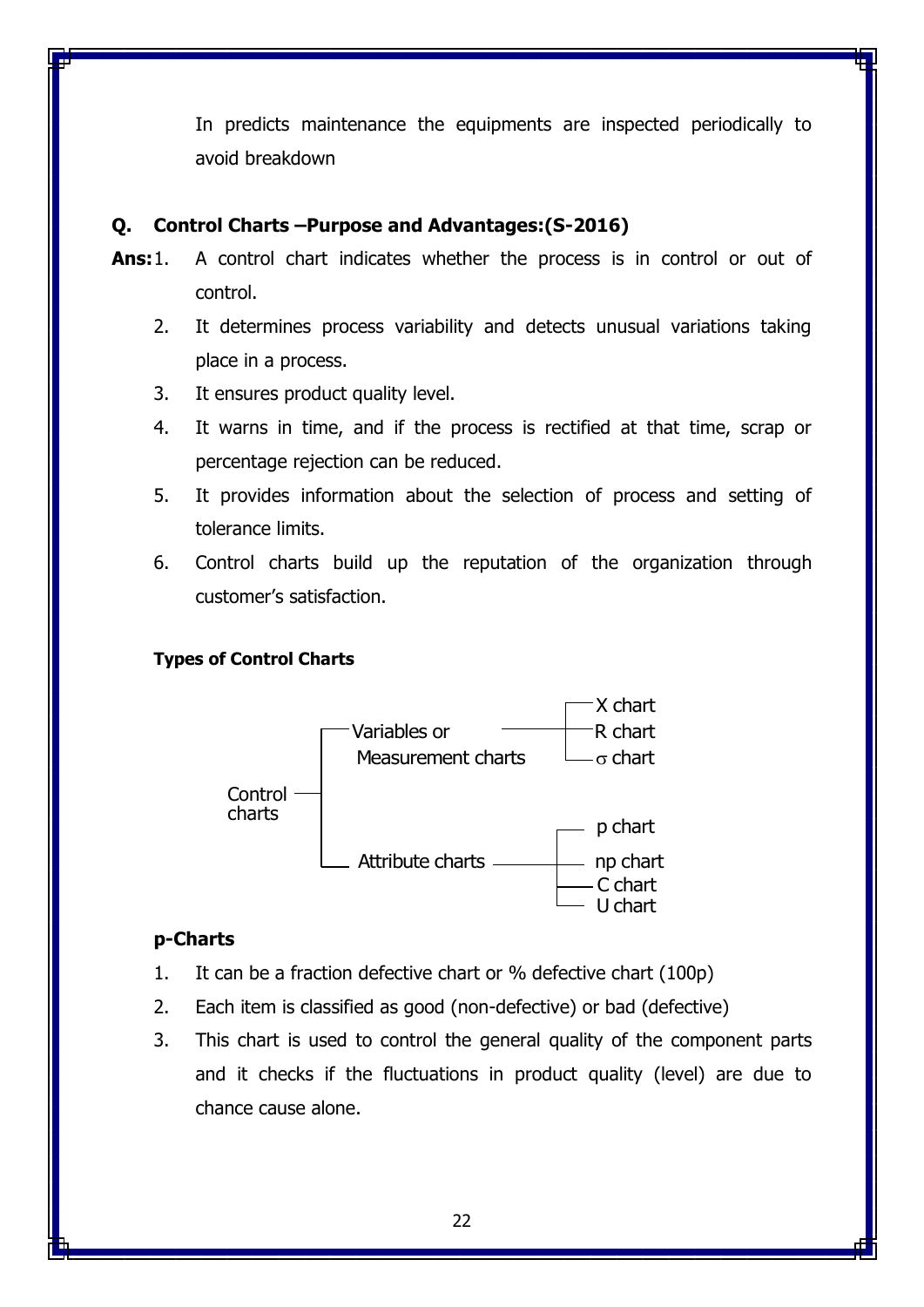4. It can be used even if sample size is variable (i.e., different for all samples). But calculating control limits for each sample is rather cumbersome.

p-Chart is plotted by calculating, first, the fraction defective and then the control limits. The process is said to be in control if fraction defective values fall within the control limits. In case the process is out of control an investigation to hunt for the cause becomes necessary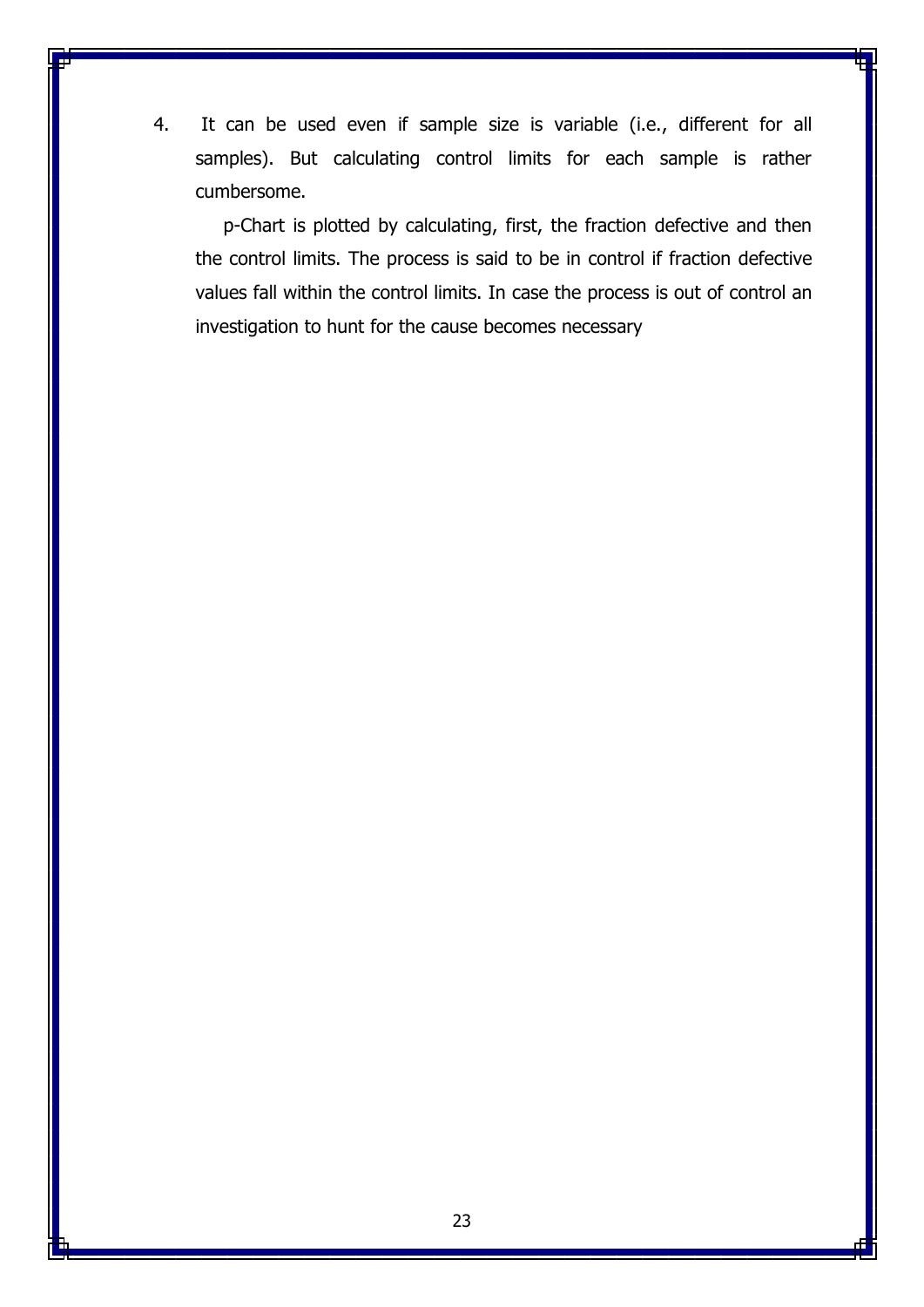# **CHAPTER:8**

## **Q. What are the characteristics of ISO-9000 (S-2016)**

**1. Meeting customers requirements.**

**2. Be usable by all sizes of organizations**

# **Q. What are the stages of implementation of TQM(S-2016) Ans:Stages of Implementation of TQM**

The process of implementing TAM in an organization an be organized in the following four stages.

### (i) **Identification and preparation:**

This stage is concerned with identifying and collecting information about the organization in the prime areas where improvement will have most impact on the organisation's performance and preparing the detailed basic work for the improvement of the organisation's activities. It is also important to find out the ost of quality, which incorporates the total cost of waste, error correction failure appraisal and prevention in the organization. It is also required to understand the views and opinions of the customers, suppliers the managers and the employees. The differences between their views and opinions will provide an idea of the scale of the problem and task ahead. The measurements of the cost of quality made at the beginning of the TQM process can be compared with measurement at a later stage to establish the achieved improvements. The initial measurements of the costs will also indicate the potential areas for improvement and direct efforts towards the areas where they are most needed. All data and information must therefore be identified, prepared and summarized in a manner to ensure that the managers get the correct information to make their decision.

### **(ii) Management Understanding:**

This step is concerned with making sure that the management understands the objective and methodology of TQM and is ready to adopt them all the time. For many companies, TQM means a major change in the management practice and it is difficult to implement over a short period time.

24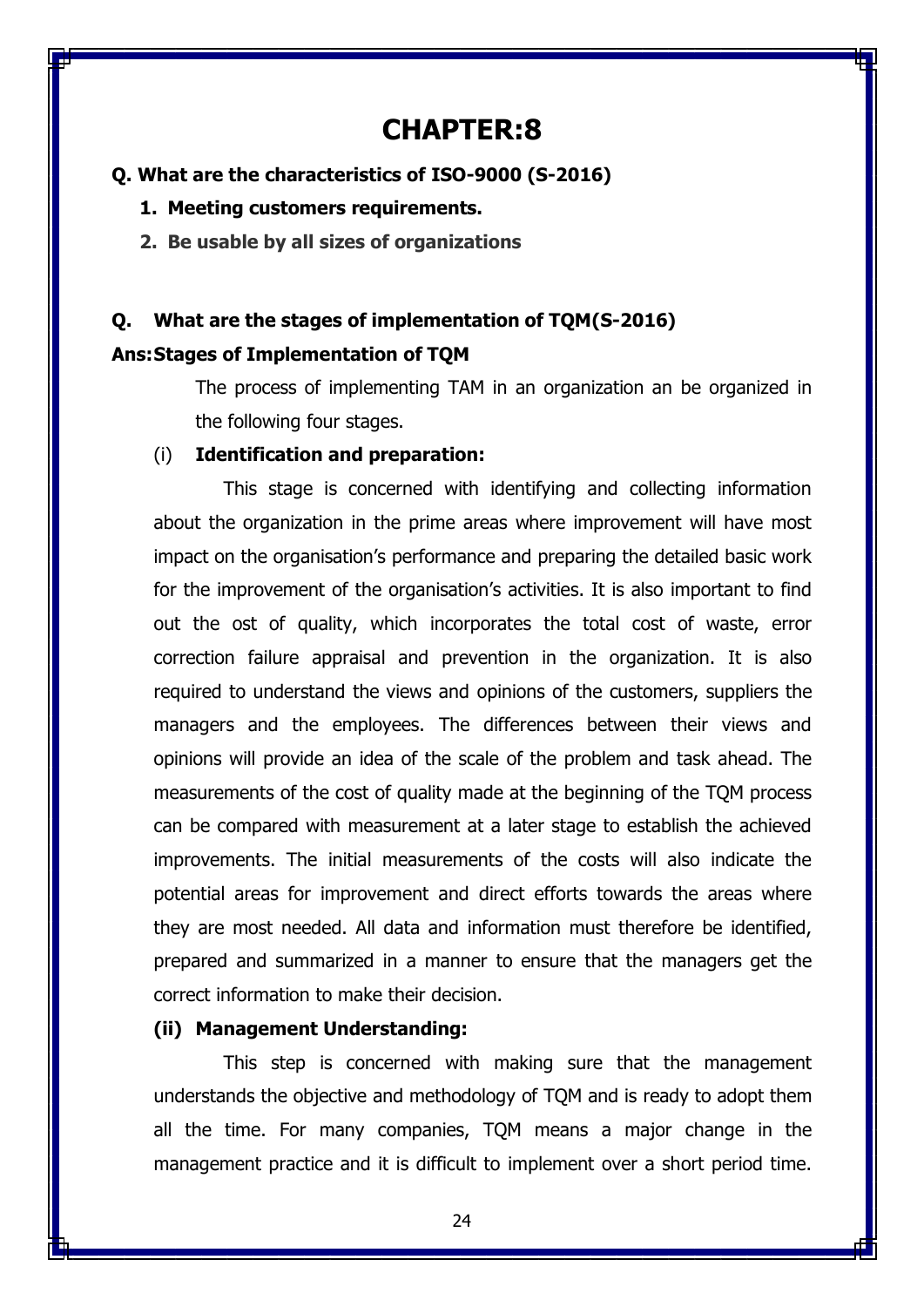However, to make a significant change in management practice, it is necessary to educate the managers in their understanding and approach to TQM. Once they have mastered the principle and practice of TQM the managers can then demonstrate their total commitment and take the lead in the quality improvement process.

### **(iii) Scheme for Improvement:**

This state is concerned with identifying quality issues and affects a resolution of them by management led improvement activities. To develop quality improvement scheme, it is necessary to identify the quality problems in each division, in each department and throughout the whole organization. A scheme of training for improvement can be established after the realization of the following aspects of the organization. They are :

- $\rightarrow$  Purpose of the department
- $\rightarrow$  Customers and suppliers relationship
- $\rightarrow$  Meeting customer needs
- $\rightarrow$  Problem causes and best solutions
- $\rightarrow$  Prevention of recurring problems
- $\rightarrow$  Customer satisfaction
- $\rightarrow$  Priorities for improving efficiency

At this stage it is essential to know that any scheme for improvement requires substantial investment in training, management time and communication.

#### **(iv) Critical Analysis:**

This stage starts with new targets and take the complete improvement process to everybody indicating supplier and customer links in the quality chain. It also obtains information about progress and consolidates success. To focus quality aspects, everybody in the organisation must assess the TQM process. It is essential to incorporate the perception of both internal and external customers. It is also important to ensure that everybody in the organisation gets some feedback of the success on a regular basis and at the same time the individual and team contributions are given the recognition. Setting up of new targets as required by customers at this stage will automatically upgrade the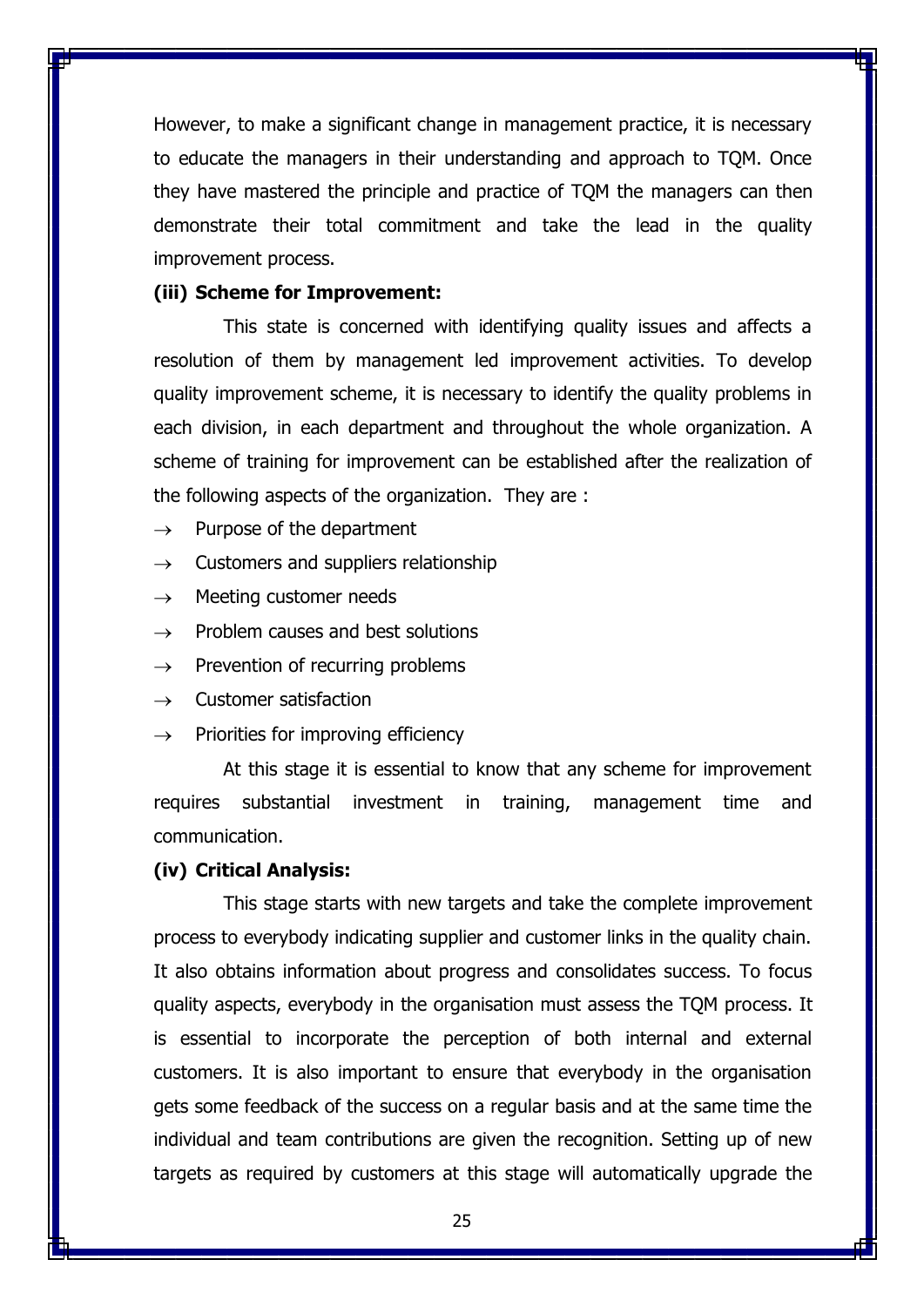quality standard of the organisation and maintain the competitive position in the market place.

## **List of Techniques for TQM**

- 1. Customer's perception surveys
- 2. Quality function deployment
- 3. Cost of quality statement
- 4. Top team workshops
- 5. Total quality seminars
- 6. Departmental purpose analysis.
- 7. Quality training
- 8. Improvement action team
- 9. Quality circles
- 10. Suggestion schemes
- 11. Help calls
- 12. Visible data
- 13. Process management
- 14. Statistical process analysis
- 15. Process capability analysis
- 16. Fool proofing
- 17. Just in Time manufacturing (JIT)
- 18. Business Process Reengineering (BPR)
- 19. Quality Improvement Team (QIT)

## **TQM Model:**

Customer satisfaction is the focus of TQM. The model shown in fig. highlights how the implementation of TQM benefits the company in both long term and short term and in turn achieves the customer satisfaction.

Basically, the customer satisfaction depends upon the gap between the expected and actual quality of products offered to the customer. When the customer's expectations of product/service quality balance the actual product quality offered by the company, the customer satisfaction results. If the customer's exoetatuibs exceed the actual results in customer delight. TQM aims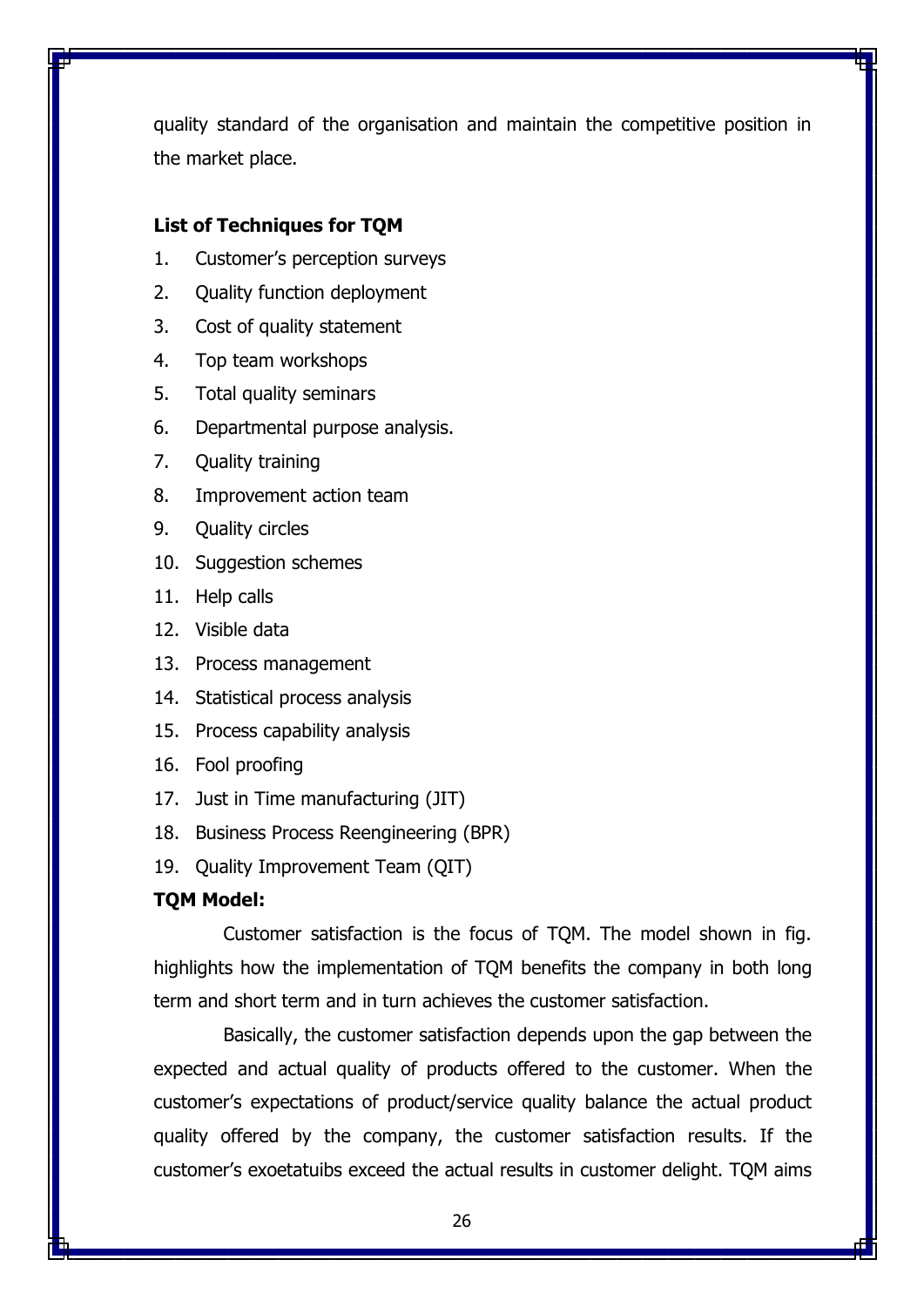at customer delight going one step ahead of mere satisfaction of customers. The delighted customer will become the loyal customer and have a complete trust in the offering of the company's products and services. The quality of the product results in higher reliability of which in turn helps to attain the retention of loyal customer base.



### **Q. Explain JIT technique (S-2016)**

[Just in time](https://www.boundless.com/finance/definition/just-in-time/) (JIT) is a production [strategy](https://www.boundless.com/finance/definition/strategy/) striving to improve a business return on investment by reducing in-process inventory and associated [carrying costs.](https://www.boundless.com/finance/definition/carrying-costs/) To meet JIT objectives, the process relies on signals or Kanban between different points in the process. Kanban are usually "tickets" but can be simple visual signals, like the presence or absence of a part on a shelf. Implemented correctly, JIT focuses on continuous improvement and can improve a manufacturing organization's return on investment, quality and efficiency. To achieve continuous improvement, key areas of focus are:

- 1. Flow
- 2. Employee involvement
- 3. Quality.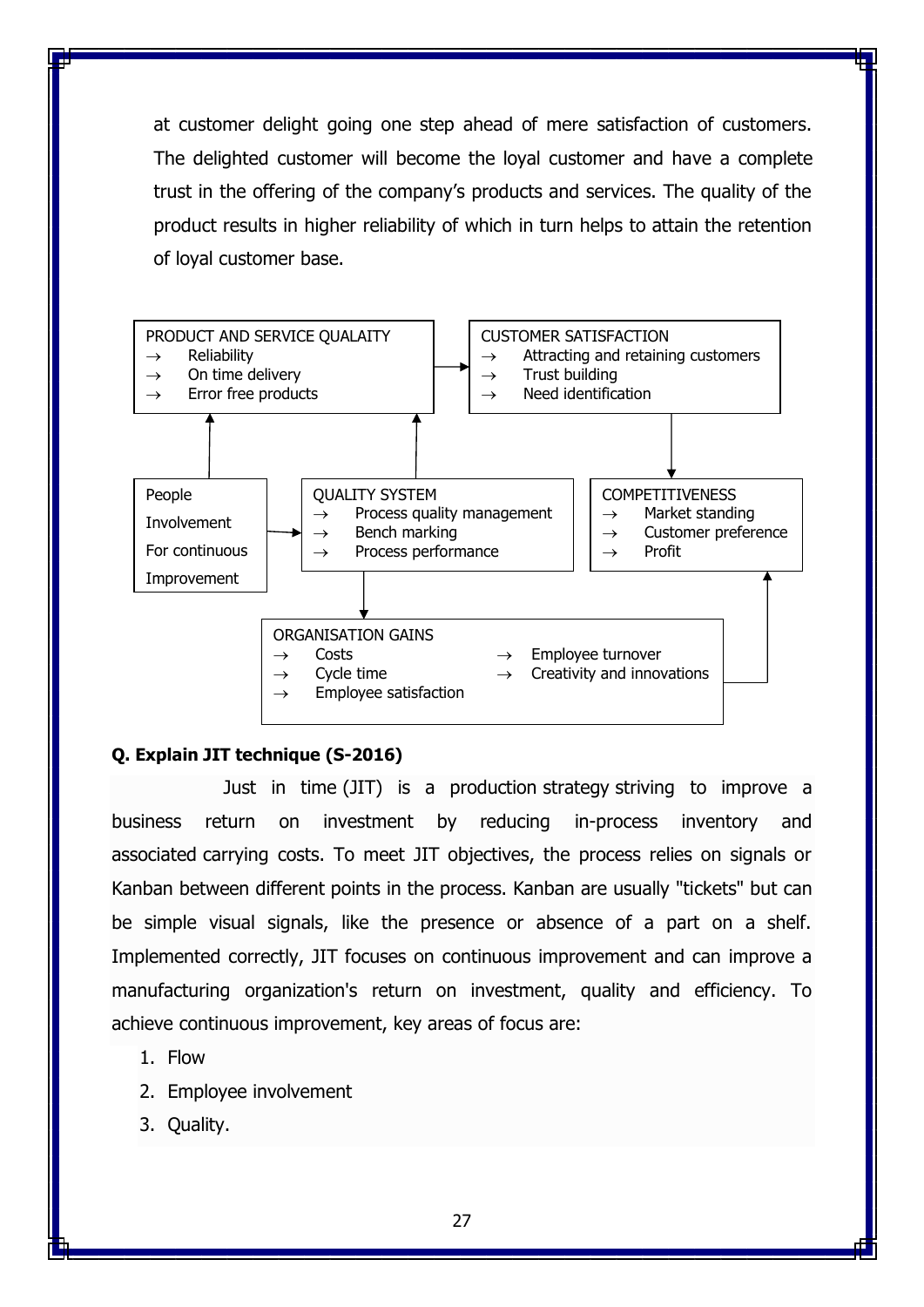Noticing that [stock](https://www.boundless.com/finance/definition/stock/) depletion requires personnel to order new stock is critical to the inventory reduction at the center of JIT. But JIT relies on other elements in the inventory chain. Therefore, JIT is best implemented as one part of an overall lean manufacturing system.

### **Benefits of JIT:**

- $\triangleright$  Reduced setup time. Cutting setup time allows the company to reduce or eliminate inventory for "changeover" time.
- $\triangleright$  The flow of goods from warehouse to shelves improves. Small or individual lot sizes reduce lot delay inventories, which simplifies inventory flow and its management.
- $\triangleright$  Employees with multiple skills are used more efficiently. Having employees trained to work on different parts of the process allows companies to move workers where they are needed.
- $\triangleright$  Production scheduling and work hour consistency are synchronized with demand. If there is no demand for a product at the time, it is not made. This saves the company money, either by not having to pay workers overtime or by having them focus on other work.
- $\triangleright$  Increased emphasis on supplier relationships. A company without inventory does not want a supply system problem that creates a part shortage. This makes supplier relationships extremely important.
- $\triangleright$  Supplies come in at regular intervals throughout the production day. Supply is synchronized with production demand and the optimal amount of inventory is on hand at any time. When parts move directly from the truck to the point of assembly, the need for storage facilities is reduced.
- $\triangleright$  Minimizes storage space needed.
- $\triangleright$  Smaller chance of inventory breaking/expiring.
	- Q What is time study ?

Time study is a structured process of directly observing and measuring human work using a timing device to establish the time required for completion of the work by a qualified worker when working at a defined level of performance.

Q/Describe different types of over heads ?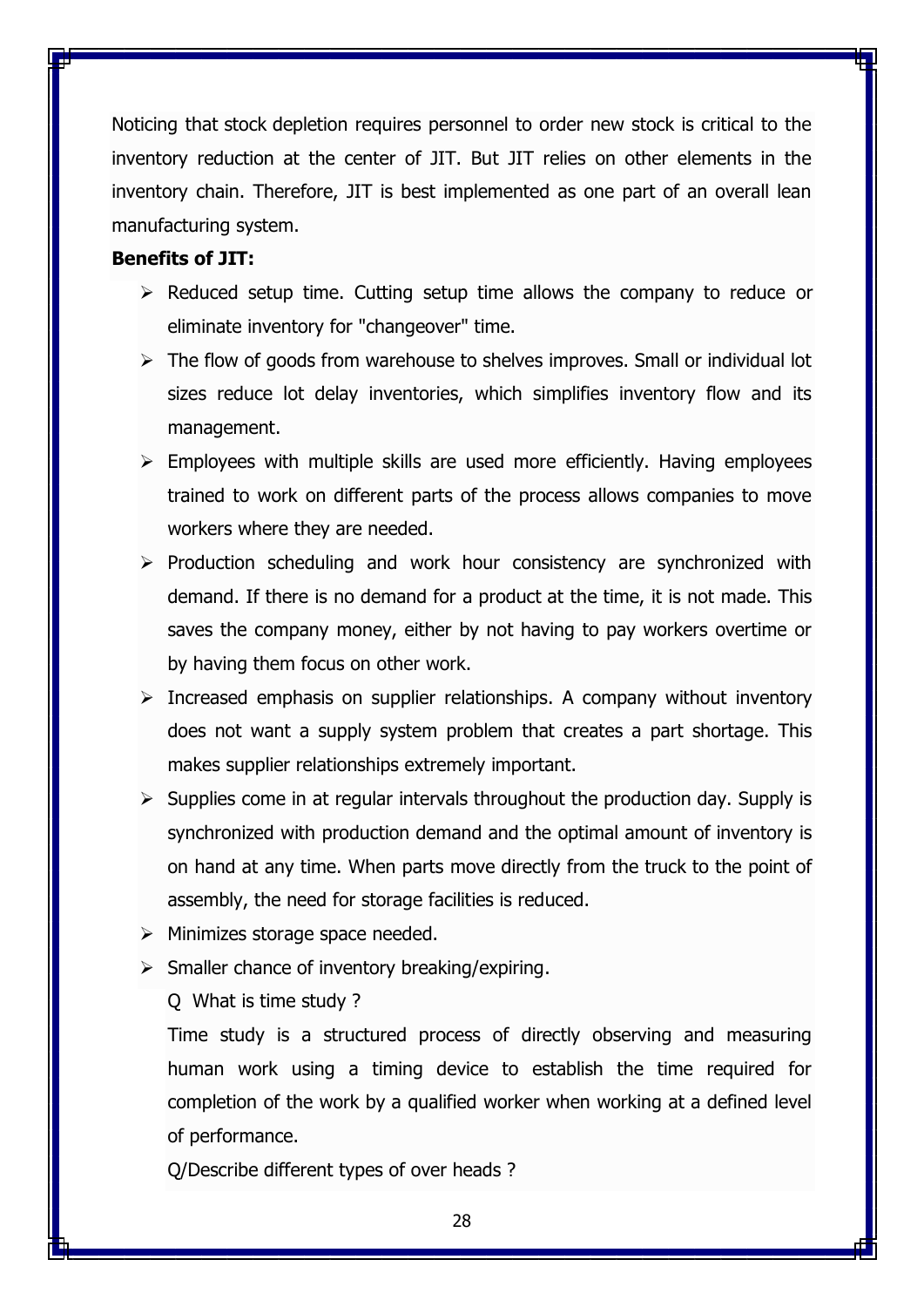## **Types of Overheads**

There are three main types of overhead that businesses incur. The overhead expenses vary depending on the nature of the business and the industry it operates in.

## **1. Fixed overheads**

Fixed overheads are costs that remain constant every month and do not change with changes in business activity levels. Examples of fixed overheads include salaries, rent, property taxes, [depreciation of assets,](https://corporatefinanceinstitute.com/resources/knowledge/accounting/what-is-depreciation-expense/) and government licenses.

## **2. Variable overheads**

Variable overheads are expenses that vary with business activity levels, and they can increase or decrease with different levels of business activity. During high levels of business activity, the expenses will increase, but with reduced business activities, the overheads will substantially decline or even be eliminated.

Examples of variable overheads include shipping costs, office supplies, advertising and marketing costs, [consultancy service charges,](https://corporatefinanceinstitute.com/resources/knowledge/other/retainer-fee/) legal expenses, as well as maintenance and repair of equipment.

## **3. Semi-variable overheads**

Semi-variable overheads possess some of the characteristics of both [fixed](https://corporatefinanceinstitute.com/resources/knowledge/accounting/fixed-and-variable-costs/)  [and variable costs.](https://corporatefinanceinstitute.com/resources/knowledge/accounting/fixed-and-variable-costs/) A business may incur such costs at any time, even though the exact cost will fluctuate depending on the business activity level. A semi-variable overhead may come with a base rate that the company must pay at any activity level, plus a variable cost that is determined by the level of usage.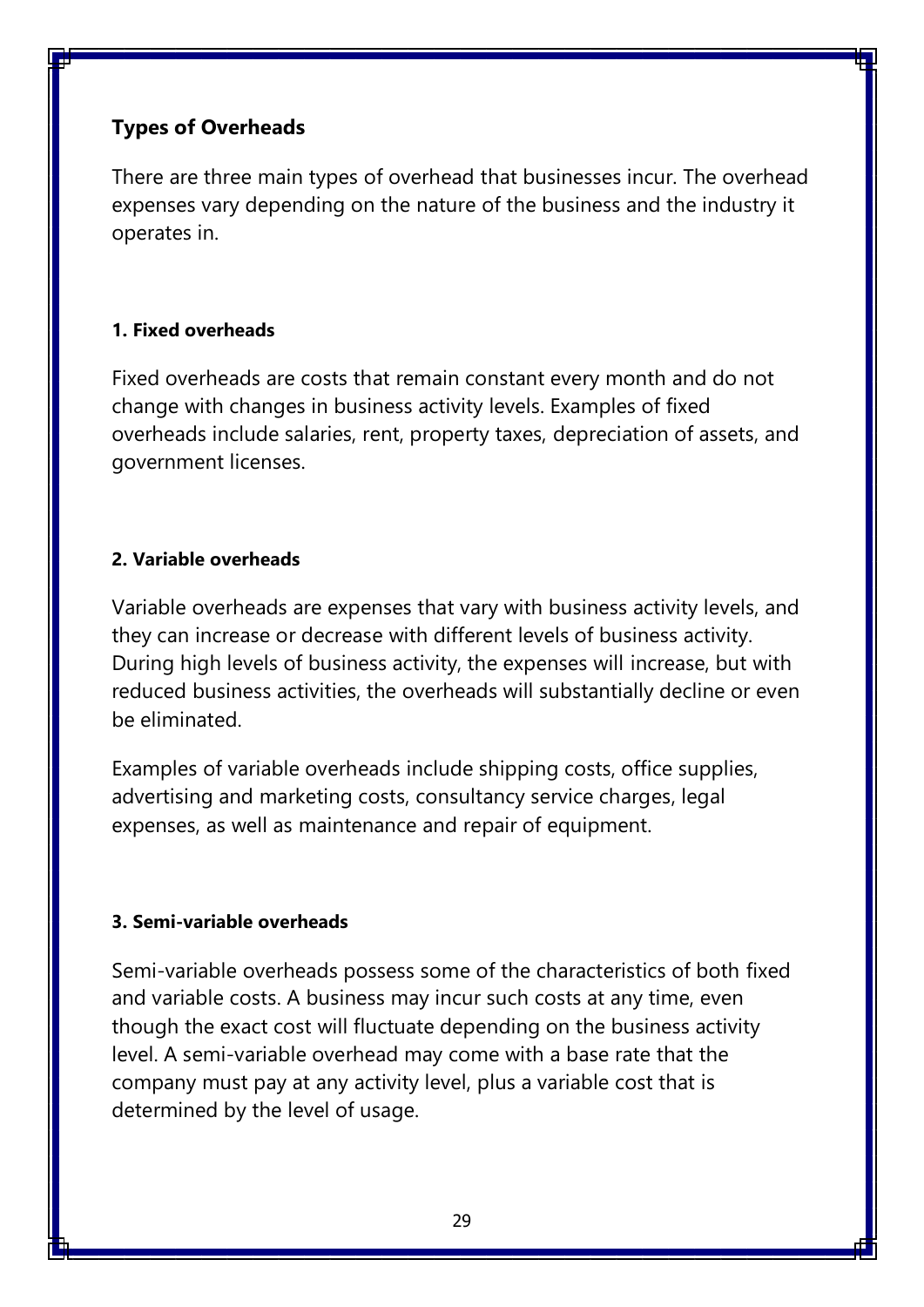Examples of semi-variable overheads include [sales commissions,](https://corporatefinanceinstitute.com/resources/careers/compensation/commission/) vehicle usage, and some utilities such as power and water costs that have a fixed charge plus an additional cost based on the usage.

Q/ Factors affecting quality of manufacture ?

# **1. Money:**

Most important factor affecting the quality of a product is the money involved in the production itself. In the present day of tough and cut throat competition, companies are forced to invest a lot in maintaining the quality of products.

# **2. Materials:**

To turn out a high quality product, the raw materials involved in production process must be of high quality.

# **3. Management:**

Quality control and maintenance programmes should have the support from top management. If the management is quality conscious rather than merely quantity conscious, organisation can maintain adequate quality of products.

# **4. People:**

People employed in production, in designing the products must have knowledge and experience in their respective areas.

# **5. Market:**

Market for the product must exist before quality of the product is emphasized by management. It is useless to talk about the quality when the market for the product is lacking. For example, there is no demand for woolen garments in the hot climates (e.g., Southern part of India).

# **6. Machines and Methods:**

To maintain high standards of quality, companies are investing in new machines and following new procedures and methods these days.

Q/what is prime cost ?

**Prime** costs are a firm's **expenses** directly related to the materials and labor used in production.

Q/ Features governing plant location?